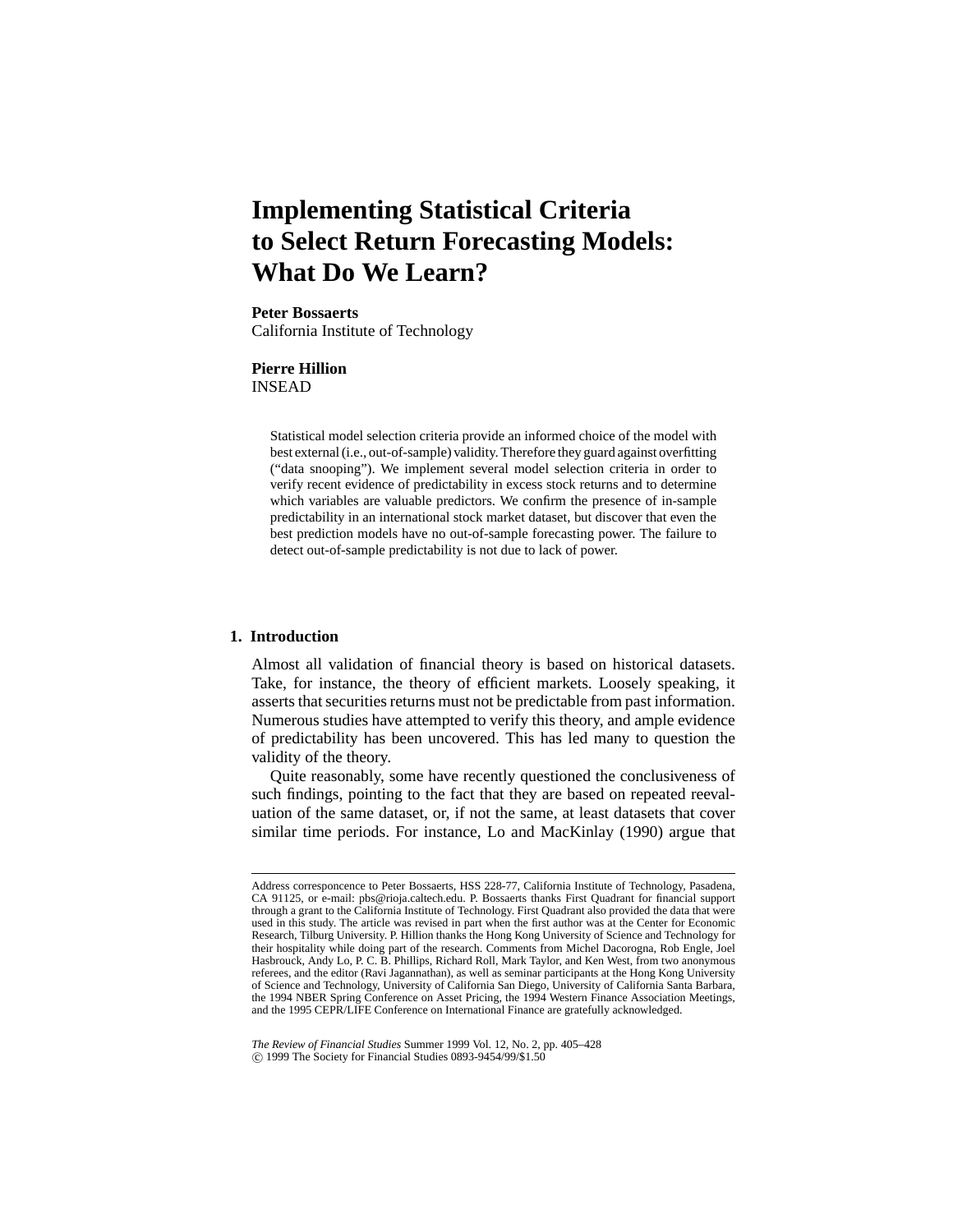the "size effect" in tests of the capital asset pricing model (CAPM) may very well be the result of an unconscious, exhaustive search for a portfolio formation criterion with the aim of rejecting the theory.

Repeated visits of the same dataset indeed lead to a problem that statisticians refer to as *model overfitting* [Lo and MacKinlay (1990) called it "data snooping"], that is, the tendency to discover spurious relationships when applying tests that are inspired by evidence from prior visits to the same dataset. There are several ways to address model overfitting. The finance literature has emphasized two approaches. First, one can attempt to collect new data, covering different time periods and/or markets [e.g., Solnik (1993)]. Second, standard test sizes can be adjusted for overfitting tendencies. These adjustments are either based on theoretical approximations such as Bonferroni bounds [Foster, Smith, and Whaley  $(1997)$ ],<sup>1</sup> or on bootstrapping stationary time series [Sullivan, Timmermann, and White (1997)].

The two routes that the finance literature has taken to deal with model overfitting, however, do present some limitations. New, independent data are available only to a certain extent. And adjustment of standard test sizes merely help in correctly rejecting the simple null hypothesis of no relationship. It will provide little information, however, when, in addition, the empiricist is asked to discriminate between competing models under the alternative of the existence of some relationship.

In contrast, the statistics literature has long promoted *model selection criteria* to guard against overfitting. Of these, Akaike's criterion [Akaike (1974)] is probably the best known. There are many others, however, inspired by different criteria about what constitutes an optimal model (one distinguishes Bayesian and information-theoretic criteria), and with varying degrees of robustness to unit-root nonstationarities in the data.

The purpose of this article is to implement several selection criteria from the statistics literature (including our own, meant to correct some wellknown small-sample biases in one of these criteria), based on popularity and on robustness to unit roots in the independent variables. The aim is to verify whether stock index returns in excess of the riskfree rate are indeed predictable, as many have recently concluded [e.g., Fama (1991), Keim and Stambaugh (1986), Campbell (1987), Breen, Glosten, and Jagannathan (1990), Brock, Lakonishok, and LeBaron (1992), Sullivan, Timmermann, and White (1997)].

Our insistence on model selection criteria that are robust to unit-root nonstationarities is motivated by the time-series properties of some candidate predictors, such as price-earnings ratios, dividend yields, lagged index levels, or even short-term interest rates. These variables are either mani-

 $1$  Foster, Smith, and Whaley (1997) also present simulation-based adjustments.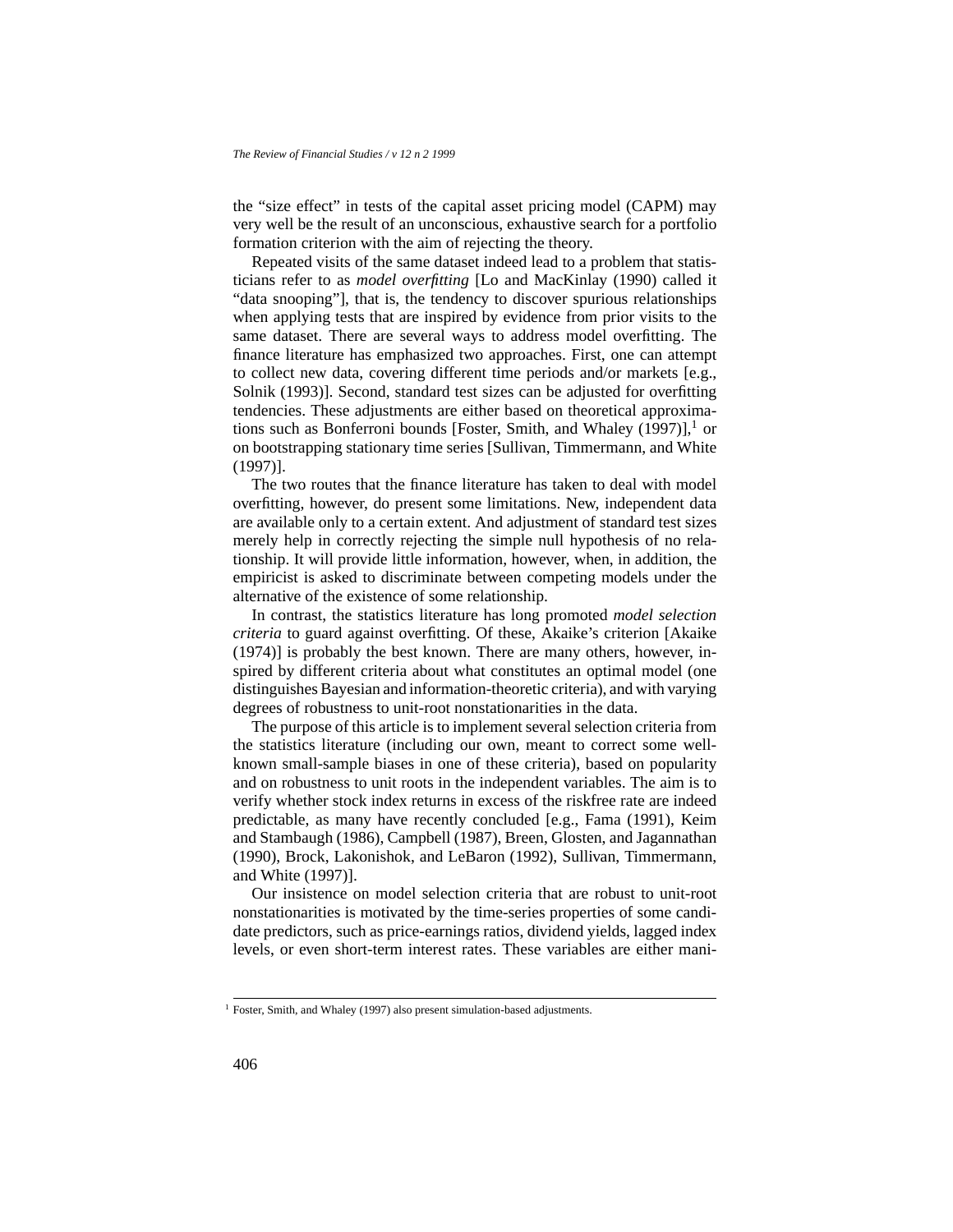festly nonstationary, or, if not, their behavior is close enough to unit-root nonstationary for small-sample statistics to be affected.

We study an international sample of excess stock returns and candidate predictors which First Quadrant was kind enough to release to us. The time period nests that of another international study, Solnik (1993). Therefore, we also provide diagnostic tests that compare the two datasets (which are based on different sources).

We discover ample evidence of predictability, confirming the conclusion of studies that were not based on formal model selection criteria. Usually only a few standard predictors are retained, however. Some of these are unitroot nonstationary (e.g., dividend yield). Multiple lagged bond or stock returns are at times included, effectively generating the moving-average predictors that have become popular in professional circles lately [see also Brock, Lakonishok, and LeBaron (1992) and Sullivan, Timmermann, and White (1997)].

Formal model selection criteria guard against overfitting. The ultimate purpose is to obtain the model with the best external validity. In the context of prediction, this means that the retained model should provide good outof-sample predictability. We test this on our dataset of international stock returns.

Overall, we find no out-of-sample predictability. More specifically, none of the models that the selection criteria chose generates significant predictive power in the 5-year period beyond the initial ("training") sample. This conclusion is based on an SUR test of the slope coefficients in out-of-sample regressions of outcomes onto predictions across the different stock markets. The failure to detect out-of-sample predictability cannot be attributed to lack of power. Schwarz's Bayesian criterion, for instance, discovers predictability in 9 of 14 markets, with an average  $R^2$  of the retained models of 6%. Out of sample, however, none of the retained models generates significant forecasting power. Even with only nine samples of 60 months each, chances that this would occur if 6% were indeed the true  $R^2$  are less than 1 in 333.

The poor external validity of the prediction models that formal model selection criteria chose indicates model nonstationarity: the parameters of the "best" prediction model change over time. It is an open question why this is. One potential explanation is that the "correct" prediction model is actually nonlinear, while our selection criteria chose exclusively among linear models. Still, these criteria pick the *best* linear prediction model: it is surprising that even this best forecaster does not work out of sample.

As an explanation for the findings, however, model nonstationarity lacks economic content. It begs the question as to what generates this nonstationarity. Pesaran and Timmermann (1995) also noticed that prediction performance improves if one switches models over time. They suggest that it reflects learning in the marketplace. Bossaerts (1997) investigates this possibility theoretically. He proves that evidence of predictability will disappear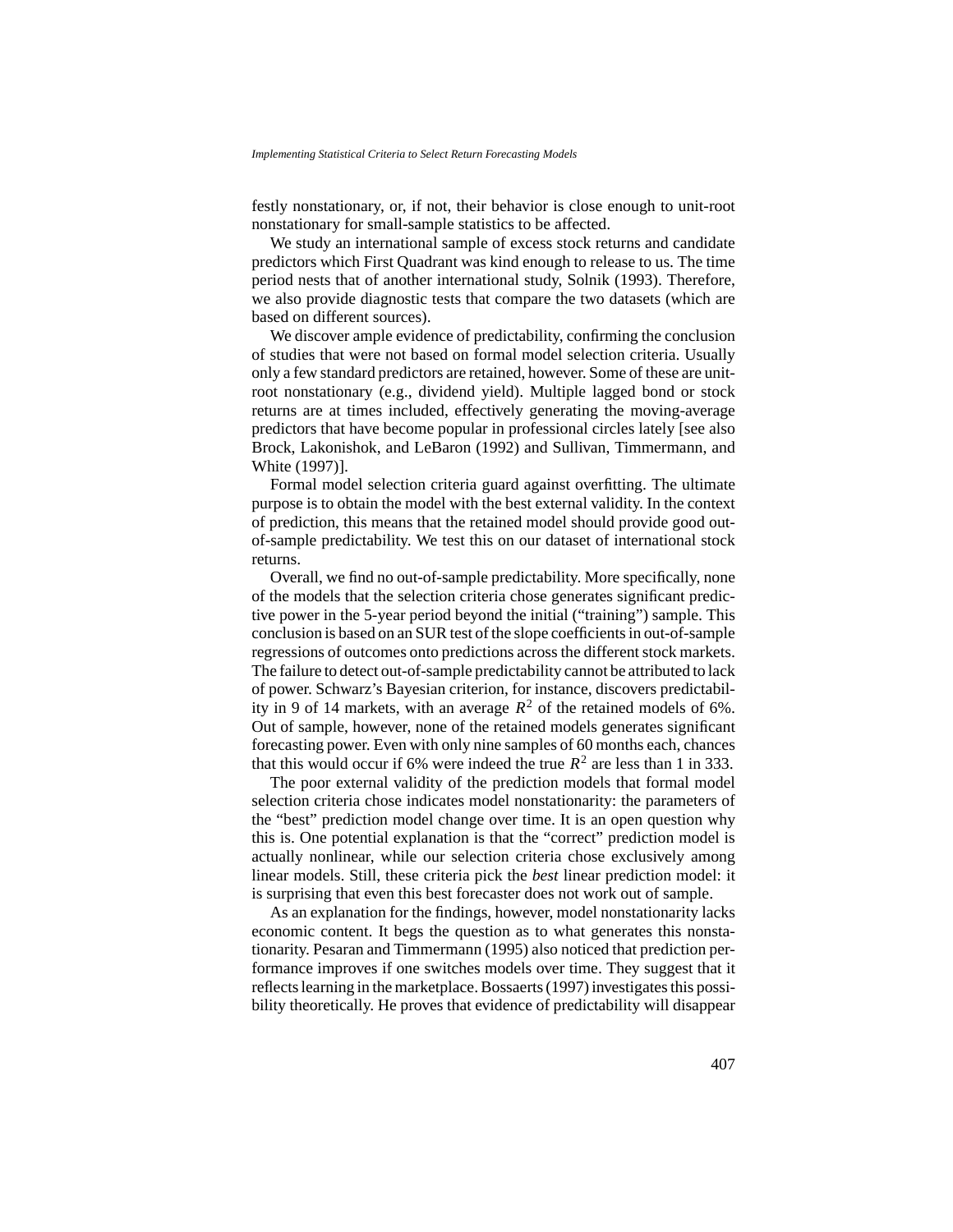entirely out of sample if the market learns on the basis of Bayesian updating rules. In other words, Bayesian learning could explain our findings.

The remainder of this article is organized as follows. The next section introduces model selection criteria. Section 3 describes the dataset. Section 4 presents the results. Section 5 discusses the power of the out-of-sample prediction tests. Section 6 concludes. There are three appendixes. They discuss technical issues and list the data sources.

## **2. Model Selection Criteria**

Formal model selection criteria have long been considered in the statistics literature in order to select the "best" model among a set of candidate models. Statisticians realized that there is a tendency to overfit, and hence that the model that has the highest in-sample explanatory power usually does not have the highest external validity (i.e., out-of-sample fit). Several criteria were developed, starting from particular decision criteria, Bayesian or information theoretic.

We decided to pick several model selection criteria in our study of the predictability of excess stock returns. Each has its merit, and many are robust to the presence of unit roots in the candidate predictors. It is not appropriate to discuss here the advantages and shortcomings of the retained selection criteria. Suffice it to mention that all selection criteria contributed uniformly to the main conclusions of this article.

Formally, we use statistical criteria and *T* observations to select among *K* linear models that predict the market's excess return,  $r_t$  ( $t = 1, \ldots, T$ ). The models differ in terms of the content and dimension of the prediction vector. Let  $p^k$  denote the dimension for model  $k$  ( $k = 1, \ldots, K$ ). The prediction vector of this model for the *t* th return  $r_t$ ,  $x_{t-1}^k$ , is obtained by dropping all but  $p^k$  elements from the vector of all possible predictors,  $x_{t-1}$ .  $x_{t-1}$  includes an intercept as one of the predictors, as well as variables such as the short-term Treasury bill yield, etc. (We will be explicit later on.) Letting  $\theta^k$  denote its coefficient vector, model *k* can be written as

$$
r_t = \theta^k x_{t-1}^k + \epsilon_t^k, \tag{1}
$$

with  $E[\epsilon_i^k] = 0$ ,  $E[\epsilon_i^k x_{t-1}^k] = 0$ .

In the first model, with  $k = 1$ , we included only the intercept. (Hence,  $p<sup>1</sup> = 1$ .) This way, selection criteria are allowed to decide in favor of *no predictability*, beyond a constant. The latter is usually interpreted as a (fixed) risk premium. This option is important. Indeed, the original goal of this study was to verify whether the evidence of return predictability would still emerge if examined with formal selection criteria.

Each selection criterion chooses among the *K* possible model specifications. We will use the notation *k*<sup>∗</sup> to denote the preferred model. Seven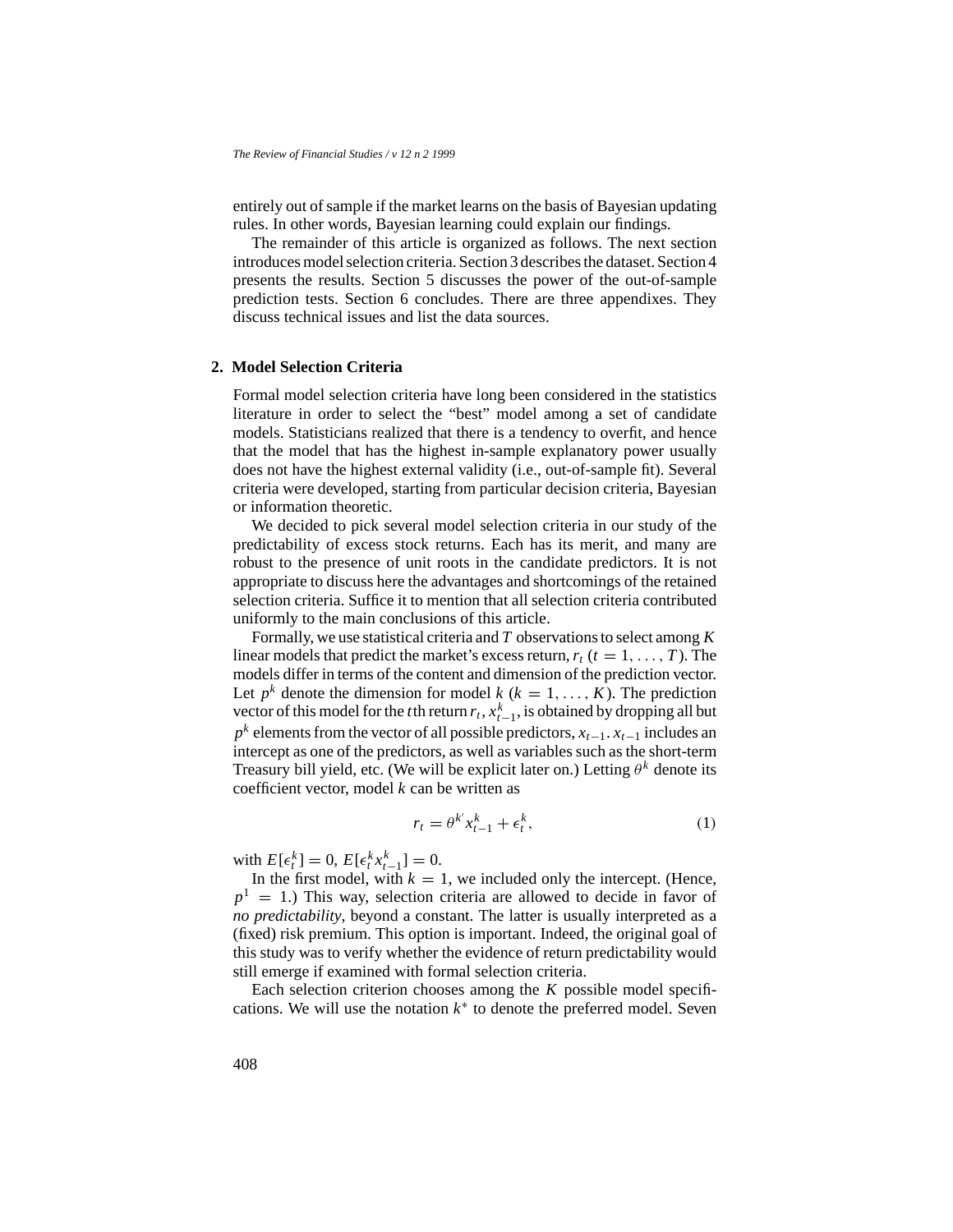model selection criteria were employed: the adjusted  $R^2$ , Akaike's information criterion [AIC; Akaike (1974)], Schwarz's criterion [a Bayesian information criterion, BIC; Schwarz (1978)], the Fisher information criterion [FIC; Wei (1992)], the posterior information criterion [PIC; Phillips and Ploberger (1996)], Rissanen's predictive least squares criterion [PLS; Rissanen (1986a)], $^2$  and our adjustment to correct well-known biases of the latter, PLS-MDC.

Appendix A provides formal definitions of each of these criteria. The adjusted  $R^2$ , AIC, and BIC were chosen on the basis of their popularity; FIC, PIC, PLS, and PLS-MDC were chosen because of their robustness in the face of unit-root nonstationarities.

PLS-MDC is new and hence needs to be motivated further. It is based on a technique to estimate the dimension of the state vector in Markov models, referred to as Markov dimension criterion (MDC). MDC chooses the dimension of the state vector by investigating the out-of-sample mean square prediction error of rolling regressions that are run on the basis of various subsets of past information.

In conjunction with PLS, MDC provides a correction for small-sample biases. PLS chooses models on the basis of the out-of-sample mean square prediction error of *one* rolling regression that uses *all* past observations. Rissanen (1986a) suggested this selection criterion, but observed that it is biased in small samples in favor of picking the model with the least possible variables [see also the evidence in Wei (1992)]. The underfitting is due to the noise introduced by the error in the predictions of early observations in the sample. These predictions are unreliable because they are based on very few prior observations (remember that model estimates in PLS are computed only from prior observations). The fewer parameters to be estimated, however, the lower the prediction noise of those early observations. Because of the lower noise level, PLS tends to prefer models with fewer parameters, that is, with less explanatory variables.

In PLS-MDC, we consider the performance of the same models where parameter estimates are not only based on all previous observations, but on different subsamples as well, where we drop observations that reach a certain age. In other words, while PLS is based on expanding-window estimation, PLS-MDC also considers estimates based on windows of fixed size. PLS-MDC effectively penalizes models where excluded variables are still heavily correlated with future prediction errors, indicating that the prediction vector was chosen to be too small. Since a formal discussion of PLS-MDC distracts from the main points of this article, it is delegated to an appendix. The interested reader can consult Appendix B.

<sup>2</sup> PLS is based on Rissanen's earlier idea of minimum descriptive length [Rissanen (1986b)]; see also Kavalieris (1989).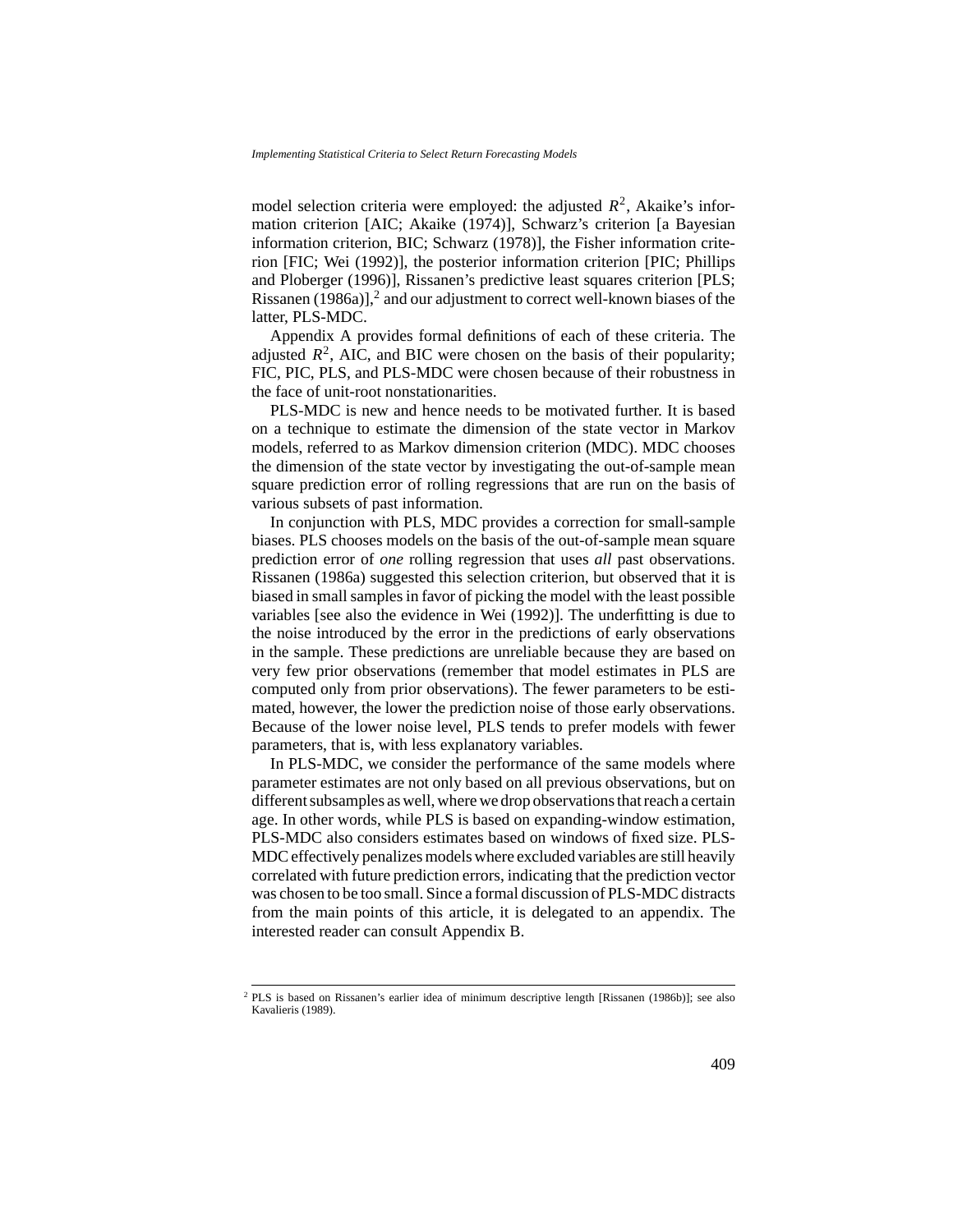As mentioned before, the purpose of statistical model selection criteria is to avoid overfitting. The model specification that fits the data best (minimum in-sample forecast error) is not necessarily chosen. In contrast, the retained model will have maximum external validity. In our context of return prediction, this means that the preferred model will have best out-of-sample forecasting performance.

We decided to verify the external validity of formal model selection whenever  $k^* > 1$ . All models with index  $(k)$  larger than one contain at least one nontrivial forecasting variable. When one of them is chosen, the model selection criterion clearly supports predictability. To assess the external validity of such a conclusion, we ran a test on a sample that postdated the sample on which we based the model choice. To avoid confusion we will refer to the original sample on which model choice was based as the *training sample*. The sample that was used to check for external validity will be called the *testing sample*. The latter has size *n*, and its elements are indexed  $t = T + 1, \ldots, T + n$ .

External validation is investigated by projecting the market's excess return,  $r_t$ , onto our forecast,  $z_{t-1}$ .  $z_{t-1}$  is obtained from model  $k^*$ , as follows:

$$
z_{t-1} = \hat{\theta}_{t-1}^{k^*} x_{t-1}^{k^*},
$$
\n(2)

where  $\hat{\theta}^{k^*}_{t-1}$  is the OLS estimate of  $\theta^{k^*}$ , based on the pairs ( $r_\tau$ ,  $x^{k^*}_{\tau-1}$ ), observed over  $\tau = 1, \ldots, t - 1$ . We estimate the slope coefficient in

$$
r_t = \alpha + \beta z_{t-1} + \nu_t \tag{3}
$$

from the observations indexed  $t = T + 1, \ldots, T + n$ . We use the OLS estimate of β to compute a standard *t*-ratio, and refer to the standard normal distribution to determine *p*-levels. External validity is confirmed if *p*-levels are low, say, below 0.05.

Notice that we did not adjust the *t*-ratio for error in the estimation of the parameters of the prediction model. Asymptotically, such an adjustment is not necessary, because we force the precision of the parameter estimates to increase as we advance through the testing sample. See also West (1996). Unfortunately, small-sample corrections are not available and would be complicated by the unit-root nature of some of the predictors.

## **3. The Data**

We investigated the predictability of the 1-month local-currency excess stock return for  $14$  countries.<sup>3</sup> Our forecasts of the market's excess return is based on (a subset of) the following predictors: a January dummy; the

Results can be expected to be different if excess stock returns are converted to a common currency, in which case returns from speculation in the foreign exchange market determine the outcome as well. See, for example, Ferson and Harvey (1993).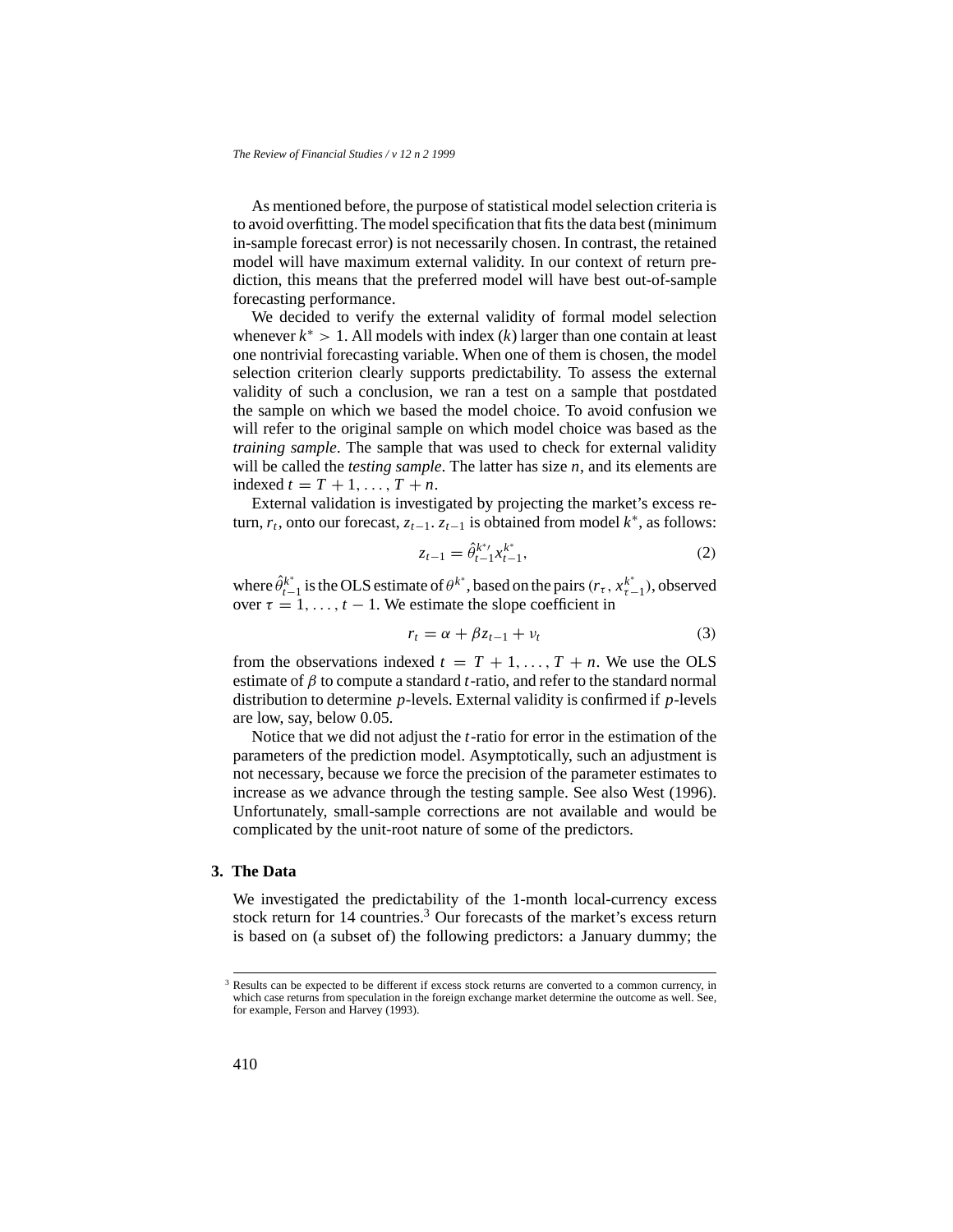monthly excess stock return, lagged once and twice; a monthly bond excess return, lagged once and twice; $4$  the yield-to-maturity on a representative Treasury bond; the stock market's price level; the yield-to-maturity on a 3 month Treasury bill (also used to compute excess stock and bond returns); the stock market's dividend yield; and the stock market's price-earnings ratio. None of these predictors use information that would not have been available at the moment that future excess stock returns were predicted. Appendix C provides a list of the data sources.

Table 1 displays descriptive statistics of the monthly excess stock returns and the predictors. The lengths of the samples  $(T + n)$  run from a minimum of 122 observations (Norway) to a maximum of 471 observations (United States). Returns are expressed in percent per month; yields in percent per year. Table 1 also lists the beginning of the estimation sample for each country  $(t = 1)$ . Our choice was based on data availability, and hence was purely incidental.

To get an idea of the amount of predictability that obtains in this dataset using in-sample statistical analysis, Table 2 lists the results from a regression of monthly excess stock returns (now *not* expressed in percentage terms) onto (i) an intercept, (ii) a January dummy, (iii) the stock dividend yield, (iv) the short-term interest rate, and (v) the long-term bond yield. Solnik (1993) also reports these estimates, for a similar dataset, but a shorter time period. The results of regressions like the ones reported in Table 2 match those of Solnik when run over his subperiod only (1/71-8/90). There is one exception though: our bond yield has more predictive power than his.

A closer look at Table 2 reveals the patterns that Solnik discussed at length: predictability is not uniform across stock markets  $R^2$ s are between 2% (Germany) and 9.8% (U.K.)]; predictors vary. The well-known negative correlation between excess stock returns and contemporaneous interest rates is significant (at the 1% level) only for Belgium, France, and the United States.

An unfortunate choice of subperiod, however, may give one the wrong impression of the amount of predictability. We tried one possible subsample and generated impressive evidence of predictability. Table 2 reports the results from estimation of the same regression over the subperiod 1/71– 8/80 (10 years shorter than Solnik's sampling period). They are listed under Period II. The  $R^2$ s run from a low of 4.4% (Canada) to a high of 36.4% (Belgium) or higher!<sup>5</sup> Overall, the significance of the coefficients in the regression is overwhelming.

<sup>4</sup> This bond return is actually computed from the yield on a representative Treasury bond and an estimate of the duration. Hence it cannot strictly be considered to be a bond (excess) return. Nevertheless, its computation does not require future information. Therefore it is a proper predictor.

<sup>&</sup>lt;sup>5</sup> Some high  $R^2$ s may be the result of lack of observations. The highest  $R^2$ , 40% (Spain), is based on a sampling period that runs from 1/78 to 8/80 only. Belgium's high  $\overline{R}^2$ , however, is based on a full sample.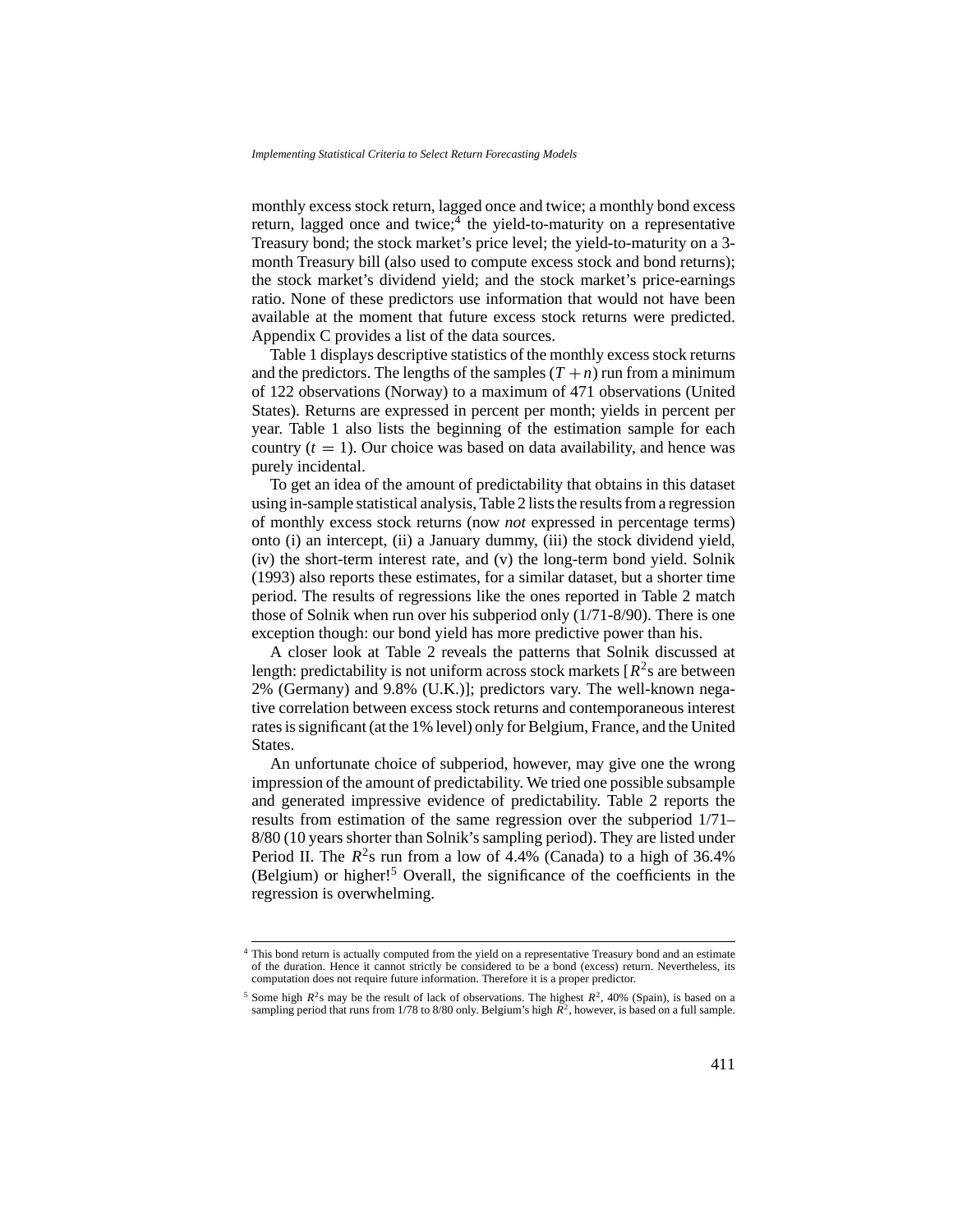*The Review of Financial Studies / v 12 n 2 1999*

| <b>Table 1</b> |                                                      |  |  |  |
|----------------|------------------------------------------------------|--|--|--|
|                | Monthly averages, entire sample period (ending 5/95) |  |  |  |

| Country     | $t=1$ | $T + n$ | $r_t$   | $r_{b,t-1}$ | $Y_{b,t-1}$ | $r_{f,t-1}$ | $Y_{s,t-1}$ | $pe_{t-1}$ |
|-------------|-------|---------|---------|-------------|-------------|-------------|-------------|------------|
| Australia   | 9/69  | 309     | 0.13    | 0.02        | 10.71       | 9.71        | 4.28        | 13.95      |
|             |       |         | (6.82)  | (2.37)      | (2.80)      | (3.87)      | (1.14)      | (4.69)     |
| Belgium     | 4/69  | 313     | 0.47    | 0.04        | 9.23        | 8.81        | 8.29        | 13.13      |
|             |       |         | (4.76)  | (1.44)      | (1.94)      | (2.03)      | (3.24)      | (4.07)     |
| Canada      | 12/69 | 305     | 0.12    | 0.08        | 9.81        | 8.84        | 3.63        | 19.36      |
|             |       |         | (5.02)  | (2.51)      | (2.18)      | (3.43)      | (0.75)      | (16.08)    |
| France      | 9/71  | 284     | 0.33    | 0.05        | 10.01       | 9.63        | 4.73        | 17.99      |
|             |       |         | (6.22)  | (2.04)      | (2.49)      | (2.81)      | (1.71)      | (21.45)    |
| Germany     | 3/69  | 314     | 0.18    | 0.09        | 7.76        | 6.50        | 4.00        | 15.09      |
|             |       |         | (5.23)  | (1.97)      | (1.26)      | (2.85)      | (1.02)      | (9.89)     |
| Italy       | 1/70  | 304     | $-0.20$ | $-0.04$     | 12.45       | 12.55       | 2.74        | 42.90      |
|             |       |         | (7.04)  | (1.86)      | (3.63)      | (4.33)      | (0.79)      | (73.44)    |
| Japan       | 2/78  | 207     | 0.27    | 0.22        | 6.31        | 5.64        | 1.14        | 37.96      |
|             |       |         | (5.50)  | (3.03)      | (1.69)      | (2.18)      | (0.56)      | (20.78)    |
| Netherlands | 4/69  | 313     | 0.38    | 0.11        | 8.14        | 6.50        | 5.44        | 9.25       |
|             |       |         | (4.90)  | (2.58)      | (1.41)      | (2.47)      | (1.38)      | (3.84)     |
| Norway      | 3/85  | 122     | 0.20    | 0.18        | 10.74       | 11.14       | 2.27        | 27.31      |
|             |       |         | (8.16)  | (1.86)      | (2.45)      | (3.20)      | (0.76)      | (46.23)    |
| Spain       | 1/78  | 208     | 0.16    | $-0.08$     | 13.09       | 14.31       | 7.53        | 14.80      |
|             |       |         | (6.25)  | (3.32)      | (2.37)      | (5.02)      | (3.77)      | (22.13)    |
| Sweden      | 2/70  | 303     | 0.59    | 0.00        | 10.46       | 9.47        | 3.57        | 12.55      |
|             |       |         | (6.22)  | (2.48)      | (2.30)      | (3.44)      | (1.46)      | (6.67)     |
| Switzerland | 5/69  | 312     | 0.40    | 0.17        | 5.15        | 3.06        | 3.33        | 12.49      |
|             |       |         | (4.91)  | (1.02)      | (1.06)      | (3.03)      | (1.03)      | (3.09)     |
| UK          | 2/69  | 315     | 0.33    | 0.05        | 10.77       | 9.88        | 4.96        | 11.86      |
|             |       |         | (6.34)  | (3.11)      | (2.00)      | (2.94)      | (1.17)      | (4.06)     |
| <b>US</b>   | 2/56  | 471     | 0.37    | $-0.03$     | 7.23        | 5.72        | 3.67        | 14.96      |
|             |       |         | (4.16)  | (2.90)      | (2.80)      | (2.87)      | (0.80)      | (4.36)     |

 $(t = 1)$  indicates the initial month of the sample;  $T + n$  denotes the sample size, covering both the estimation and testing sample;  $r_t$  is the excess return on the stock index over month  $t$  (in percentage points);  $r_{b,t-1}$  is the excess bond return over month  $t-1$  (in percentage points);  $Y_{b,t-1}$  is the bond yield as observed at the end of month  $t - 1$  (annualized and in percentage points);  $r_{f,t-1}$  is the short-term yield as observed at the end of month  $t - 1$  (annualized and in percentage points);  $Y_{s,t-1}$  denotes the stock dividend yield as of the end of month  $t - 1$  (annualized and in percentage points);  $pe_{t-1}$  denotes the stock price-earnings ratio at the end of month *t* − 1. Standard deviation in parentheses.

Of course, one may wonder whether this evidence in favor of predictability is caused by our picking particular predictors, mainly inspired by previous work (Solnik's), and hence potentially affected by data snooping biases. Formal selection criteria are meant to address this issue, and we will discuss results from their application, reported in Table 3.

The discrepancy between the regression results of Period I (entire sample) and Period II (1/71–8/80) indicates the presence of model nonstationarity. The sign of the regression coefficients is almost always the same across the two periods, but the magnitude often differs dramatically (with Period II generating the highest values). Pesaran and Timmermann (1995) also document an increase in predictability of U.S. stock returns in the 1970s.

## **4. Empirical Results**

We first discuss the nature of the prediction models that each of the formal selection criteria picked; in particular, whether they implied return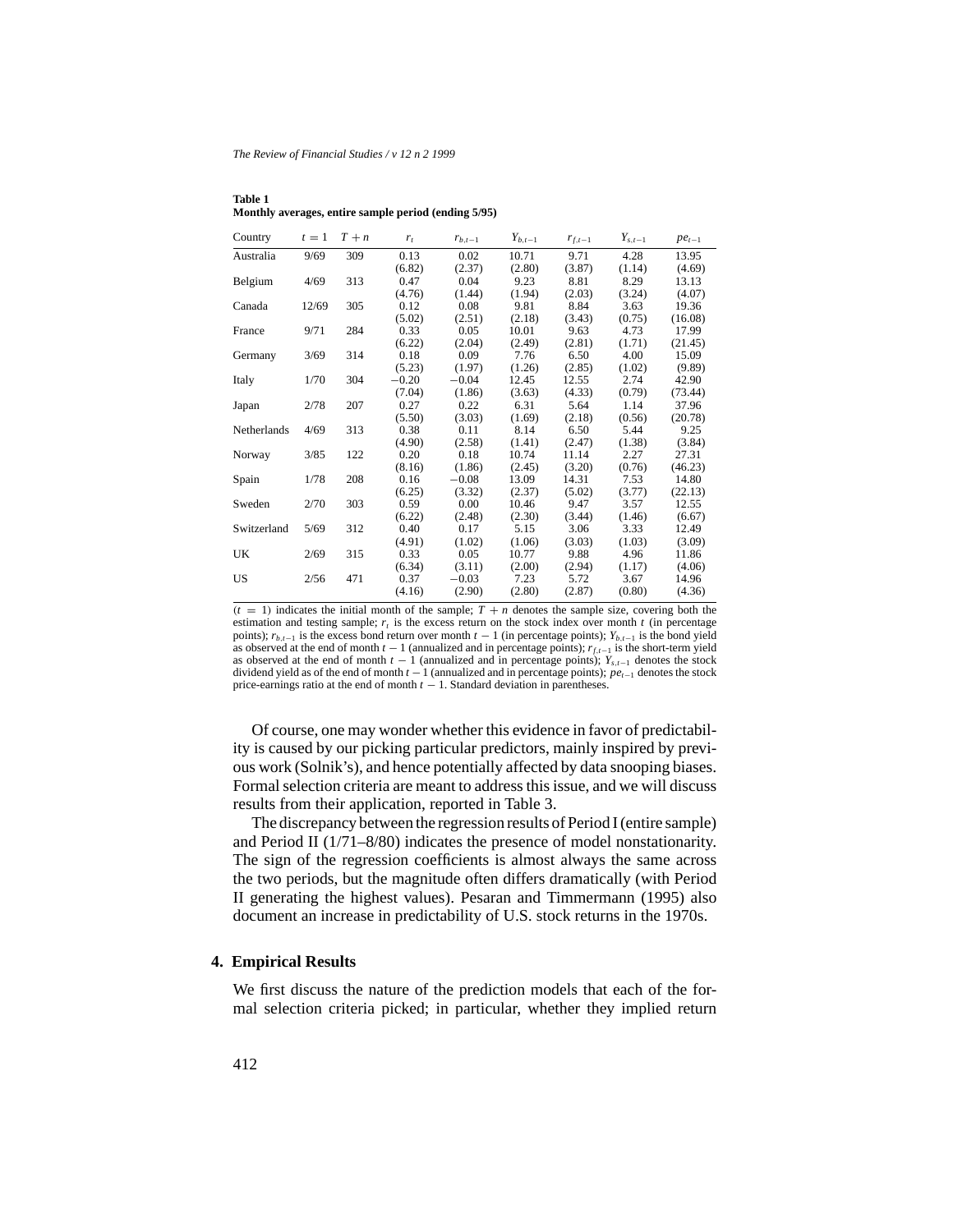*Implementing Statistical Criteria to Select Return Forecasting Models*

**Table 2 OLS regressions of monthly excess stock returns on a subset of predictors, various sample periods**

| Country     | Predictors |                |              |                      |                   |                |                     |                | $R^2$         |                |      |                |
|-------------|------------|----------------|--------------|----------------------|-------------------|----------------|---------------------|----------------|---------------|----------------|------|----------------|
|             |            | Intercept      |              | January<br>dummy     | Dividend<br>vield |                | Short-term<br>vield |                | Bond<br>Yield |                |      |                |
|             | T          | $\mathbf{I}$   | $\mathbf{I}$ | $\scriptstyle\rm II$ | $\mathbf{I}$      | L              | $\mathbf{I}$        | $\rm II$       | I             | $\mathbf{H}$   | L    | $\Pi$          |
| Australia   | $-0.044$   | $-0.080$       | 0.021        | 0.047                | 0.0093            | 0.0139         | $-0.0030$           | $-0.0177$      | 0.0031        | 0.0165         | .033 | .125           |
|             | (0.022)    | (0.037)        | (0.016)      | (0.022)              | (0.0042)          | (0.0065)       | (0.0025)            | (0.0069)       | (0.0034)      | (0.0081)       |      |                |
| Belgium     | $-0.001$   | 0.038          | 0.033        | 0.053                | 0.0023            | 0.0098         | $-0.0211$           | $-0.0531$      | 0.0184        | 0.0365         | .086 | .364           |
|             | (0.014)    | (0.022)        | (0.011)      | (0.011)              | (0.0016)          | (0.0023)       | (0.0057)            | (0.0101)       | (0.0058)      | (0.0100)       |      |                |
| Canada      | $-0.009$   | $-0.063$       | 0.015        | 0.035                | 0.0072            | 0.0055         | $-0.0032$           | $-0.0046$      | 0.0012        | 0.0089         | .038 | .044           |
|             | (0.023)    | (0.060)        | (0.012)      | (0.018)              | (0.0048)          | (0.0079)       | (0.0020)            | (0.0049)       | (0.0031)      | (0.0104)       |      |                |
| France      | 0.002      | $-0.031$       | 0.022        | 0.041                | 0.0028            | 0.0165         | $-0.0072$           | $-0.0068$      | 0.0056        | $-0.0004$      | .039 | .137           |
|             | (0.019)    | (0.044)        | (0.015)      | (0.021)              | (0.0031)          | (0.0065)       | (0.0029)            | (0.0039)       | (0.0036)      | (0.0081)       |      |                |
| Germany     | 0.002      | $-0.027$       | 0.0057       | 0.043                | 0.0059            | 0.0074         | $-0.0021$           | $-0.0025$      | $-0.0015$     | 0.0008         | .020 | .123           |
|             | (0.021)    | (0.030)        | (0.012)      | (0.013)              | (0.0037)          | (0.0047)       | (0.0014)            | (0.0014)       | (0.0032)      | (0.0031)       |      |                |
| Italy       | $-0.032$   | $-0.007$       | 0.046        | 0.039                | 0.0042            | $-0.0064$      | $-0.0008$           | $-0.0057$      | 0.0021        | 0.0075         | .042 | .082           |
|             | (0.025)    | (0.030)        | (0.016)      | (0.021)              | (0.0064)          | (0.0097)       | (0.0022)            | (0.0025)       | (0.0024)      | (0.0036)       |      |                |
| Japan       | 0.034      | 0.245          | 0.015        | $-0.006$             | 0.0063            | $-0.1417$      | $-0.0006$           | $-0.0086$      | $-0.0046$     | 0.0142         | .023 | .315           |
|             | (0.019)    | (0.132)        | (0.014)      | (0.015)              | (0.0118)          | (0.0629)       | (0.0030)            | (0.0028)       | (0.0057)      | (0.0054)       |      |                |
| Netherlands | 0.006      | $-0.012$       | 0.031        | 0.054                | 0.0125            | 0.0150         | $-0.0016$           | $-0.0031$      | $-0.0081$     | $-0.0080$      | .090 | .212           |
|             | (0.019)    | (0.034)        | (0.011)      | (0.014)              | (0.0033)          | (0.0043)       | (0.0016)            | (0.0019)       | (0.0037)      | (0.0046)       |      |                |
| Norway      | 0.131      | N <sub>O</sub> | 0.029        | N <sub>O</sub>       | 0.0146            | N <sub>O</sub> | 0.0034              | N <sub>O</sub> | $-0.0165$     | N <sub>O</sub> | .030 | N <sub>O</sub> |
|             | (0.141)    |                | (0.040)      |                      | (0.0169)          |                | (0.0129)            |                | (0.0179)      |                |      |                |
| Spain       | $-0.002$   | $-0.005$       | 0.024        | $-0.001$             | $-0.0070$         | $-0.0345$      | $-0.0019$           | $-0.0020$      | 0.0029        | 0.0319         | .047 | .400           |
|             | (0.038)    | (0.076)        | (0.018)      | (0.032)              | (0.0021)          | (0.0110)       | (0.0010)            | (0.0008)       | (0.0035)      | (0.0103)       |      |                |
| Sweden      | $-0.054$   | 0.016          | 0.031        | 0.043                | 0.0029            | 0.0293         | $-0.0014$           | $-0.0054$      | 0.0058        | $-0.0138$      | .051 | .180           |
|             | (0.023)    | (0.026)        | (0.013)      | (0.013)              | (0.0027)          | (0.0098)       | (0.0018)            | (0.0023)       | (0.0029)      | (0.0055)       |      |                |
| Switzerland | $-40,002$  | $-0.014$       | 0.021        | 0.063                | 0.0090            | 0.0144         | 0.0017              | $-0.0006$      | $-0.0065$     | $-0.0094$      | .029 | .159           |
|             | (0.018)    | (0.024)        | (0.011)      | (0.015)              | (0.0050)          | (0.0084)       | (0.0015)            | (0.0034)       | (0.0039)      | (0.0054)       |      |                |
| UK          | 0.006      | $-0.012$       | 0.040        | 0.051                | 0.0233            | 0.0196         | $-0.0022$           | $-0.0058$      | $-0.0090$     | $-0.0033$      | .098 | .123           |
|             | (0.026)    | (0.052)        | (0.015)      | (0.025)              | (0.0059)          | (0.0082)       | (0.0018)            | (0.0033)       | (0.0043)      | (0.0081)       |      |                |
| <b>US</b>   | $-0.028$   | $-0.037$       | 0.008        | 0.019                | 0.0125            | 0.0205         | $-0.0068$           | $-0.0093$      | 0.0033        | 0.0016         | .074 | .172           |
|             | (0.010)    | (0.025)        | (0.007)      | (0.014)              | (0.0034)          | (0.0078)       | (0.0015)            | (0.0028)       | (0.0016)      | (0.0066)       |      |                |
|             |            |                |              |                      |                   |                |                     |                |               |                |      |                |

The results under "I" refer to the complete sample. Those under "II" refer to the sample starting in 1/71 or later (in the absence of observations) and running<br>until 8/80. OLS estimates of the coefficients are displayed. S

predictability. Subsequently, we report tests of the external validity of the selected models (whenever they did imply return predictability in-sample). The estimation sample runs until 5/90. The testing sample covers the remaining period:  $6/90-5/95$  (hence,  $n = 60$ ).

## **4.1 Retained Forecasting Models**

The seven model selection criteria were allowed to pick a suitable prediction model based on the 10 predictors listed in Table 1, as well as a constant (the intercept in the linear prediction model). As mentioned before, predictability is decided against whenever only the constant is retained. The parameters in the prediction models were estimated with OLS.

Table 3 displays the composition of the linear prediction model preferred by each of the selection criteria. A zero indicates that the corresponding variable was discarded, a one indicates that the variable was kept. The following facts stand out when looking at this table.

• The adjusted  $R^2$  almost invariably selects a model with more predictors than other criteria. This overfitting occurs despite the (admittedly ad hoc) adjustment for the loss of degrees of freedom when regressors are added. In the case of the United States, for instance, the adjusted  $R^2$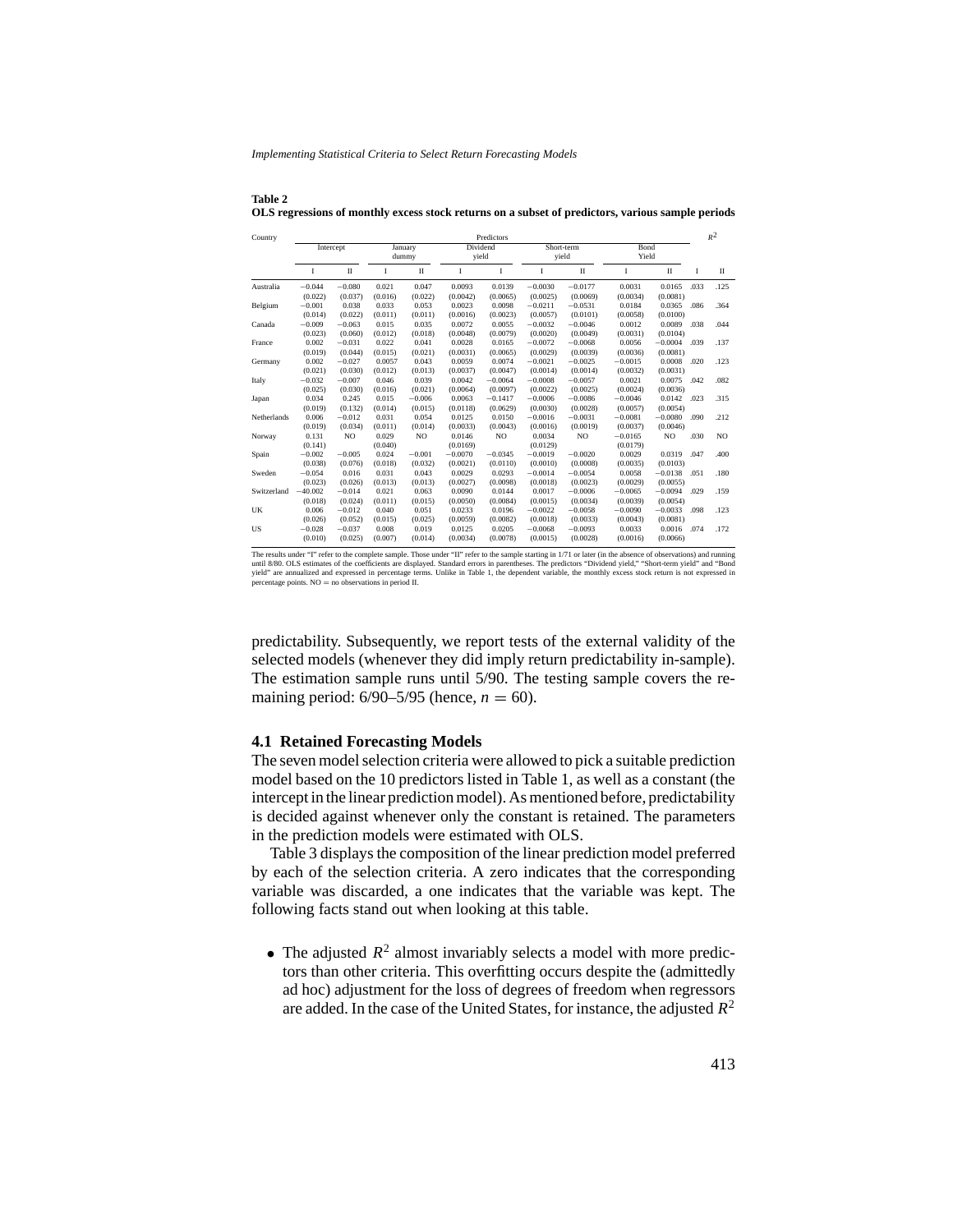## *The Review of Financial Studies / v 12 n 2 1999*

| Country     | SSC               | $d_J$            | $r_{t-1}$         | $r_{t-2}$                        | $r_{b,t-1}$      | $r_{b,t-2}$                          | $P_{t-1}$           | $Y_{b,t-1}$      | $r_{f,t-1}$           | $Y_{s,t-1}$                        | $pe_{t-1}$                         |
|-------------|-------------------|------------------|-------------------|----------------------------------|------------------|--------------------------------------|---------------------|------------------|-----------------------|------------------------------------|------------------------------------|
| Australia   | $\overline{R}^2$  | $\mathbf{1}$     | $\boldsymbol{0}$  | $\boldsymbol{0}$                 | $\boldsymbol{0}$ | $\boldsymbol{0}$                     | $\boldsymbol{0}$    | $\boldsymbol{0}$ | $\boldsymbol{0}$      | $\,1$                              | $\boldsymbol{0}$                   |
|             | AIC               | $\overline{0}$   | $\boldsymbol{0}$  | $\boldsymbol{0}$                 | $\boldsymbol{0}$ | $\boldsymbol{0}$                     | $\boldsymbol{0}$    | $\boldsymbol{0}$ | $\boldsymbol{0}$      | 1                                  | $\boldsymbol{0}$                   |
|             | BIC               | $\boldsymbol{0}$ | $\mathbf{0}$      | $\boldsymbol{0}$                 | $\mathbf{0}$     | $\mathbf{0}$                         | $\boldsymbol{0}$    | $\boldsymbol{0}$ | $\boldsymbol{0}$      | $\mathbf{0}$                       | $\boldsymbol{0}$                   |
|             | <b>FIC</b>        | $\boldsymbol{0}$ | $\boldsymbol{0}$  | $\boldsymbol{0}$                 | 1                | 1                                    | 0                   | $\boldsymbol{0}$ | $\boldsymbol{0}$      | $\mathbf{0}$                       | $\mathbf{0}$                       |
|             | PIC               | $\boldsymbol{0}$ | $\boldsymbol{0}$  | 1                                | $\mathbf{1}$     | $\mathbf{1}$                         | $\boldsymbol{0}$    | $\boldsymbol{0}$ | $\boldsymbol{0}$      | $\boldsymbol{0}$                   | $\boldsymbol{0}$                   |
|             | <b>PLS</b>        | 1                | $\mathbf{0}$      | $\boldsymbol{0}$                 | $\overline{0}$   | $\overline{0}$                       | $\overline{0}$      | $\boldsymbol{0}$ | $\overline{0}$        | $\overline{0}$                     | $\overline{0}$                     |
|             | PLS-MDC           | 0                | $\boldsymbol{0}$  | $\boldsymbol{0}$                 | $\boldsymbol{0}$ | $\boldsymbol{0}$                     | $\boldsymbol{0}$    | $\boldsymbol{0}$ | $\boldsymbol{0}$      | $\boldsymbol{0}$                   | 1                                  |
| Belgium     | $\overline{R}^2$  | 1                | $\mathbf{1}$      | $\mathbf{0}$                     | $\overline{0}$   | $\overline{0}$                       | $\mathbf{1}$        | $\mathbf{1}$     | $\mathbf{1}$          | 1                                  | $\mathbf{1}$                       |
|             |                   |                  |                   |                                  |                  |                                      |                     |                  |                       |                                    |                                    |
|             | AIC<br><b>BIC</b> | 1<br>1           | 1<br>$\mathbf{1}$ | $\boldsymbol{0}$<br>$\mathbf{0}$ | 0<br>0           | $\boldsymbol{0}$<br>$\boldsymbol{0}$ | 0<br>0              | 1<br>1           | 1<br>1                | 1<br>$\overline{0}$                | 1<br>$\boldsymbol{0}$              |
|             |                   | 1                | 1                 |                                  | 1                | 1                                    |                     | $\boldsymbol{0}$ |                       |                                    |                                    |
|             | <b>FIC</b><br>PIC | 1                | $\mathbf{1}$      | 1<br>$\mathbf{1}$                | $\mathbf{1}$     | $\mathbf{1}$                         | 0<br>$\overline{0}$ | $\mathbf{1}$     | $\boldsymbol{0}$<br>1 | $\boldsymbol{0}$<br>$\overline{0}$ | $\boldsymbol{0}$<br>$\overline{0}$ |
|             | <b>PLS</b>        |                  |                   |                                  |                  |                                      |                     |                  |                       |                                    |                                    |
|             |                   | 1                | 1                 | $\boldsymbol{0}$                 | 0                | $\mathbf{0}$                         | 0                   | 0                | $\boldsymbol{0}$      | $\boldsymbol{0}$                   | 1                                  |
|             | PLS-MDC           | 1                | 1                 | $\boldsymbol{0}$                 | $\mathbf{0}$     | $\overline{0}$                       | 0                   | 1                | 1                     | $\mathbf{0}$                       | 0                                  |
| Canada      | $\overline{R}^2$  | 1                | 1                 | 1                                | 0                | $\mathbf{0}$                         | 1                   | $\boldsymbol{0}$ | $\boldsymbol{0}$      | 1                                  | 1                                  |
|             | AIC               | $\boldsymbol{0}$ | $\mathbf{0}$      | $\mathbf{1}$                     | $\boldsymbol{0}$ | $\mathbf{1}$                         | $\boldsymbol{0}$    | $\boldsymbol{0}$ | 1                     | $\boldsymbol{0}$                   | $\boldsymbol{0}$                   |
|             | BIC               | $\mathbf{0}$     | $\boldsymbol{0}$  | $\boldsymbol{0}$                 | 0                | $\mathbf{0}$                         | 0                   | $\boldsymbol{0}$ | $\boldsymbol{0}$      | $\boldsymbol{0}$                   | $\boldsymbol{0}$                   |
|             | <b>FIC</b>        | $\mathbf{0}$     | $\overline{0}$    | $\mathbf{1}$                     | 1                | $\mathbf{1}$                         | $\mathbf{0}$        | $\boldsymbol{0}$ | $\overline{0}$        | $\overline{0}$                     | $\overline{0}$                     |
|             | PIC               | 0                | 1                 | 1                                | 1                | 1                                    | 0                   | 0                | 0                     | $\mathbf{0}$                       | 0                                  |
|             | <b>PLS</b>        | 1                | $\mathbf{0}$      | $\mathbf{0}$                     | $\overline{0}$   | $\overline{0}$                       | $\overline{0}$      | $\overline{0}$   | $\overline{0}$        | $\overline{0}$                     | $\overline{0}$                     |
|             | PLS-MDC           | 0                | 1                 | $\boldsymbol{0}$                 | $\boldsymbol{0}$ | $\boldsymbol{0}$                     | 0                   | 0                | $\boldsymbol{0}$      | 1                                  | 0                                  |
| France      | $\overline{R}^2$  | $\mathbf{1}$     | $\mathbf{0}$      | $\boldsymbol{0}$                 | $\mathbf{1}$     | $\mathbf{1}$                         | $\mathbf{1}$        | $\boldsymbol{0}$ | $\mathbf{1}$          | $\mathbf{1}$                       | $\mathbf{0}$                       |
|             | AIC               | 1                | $\boldsymbol{0}$  | $\boldsymbol{0}$                 | $\mathbf{1}$     | $\mathbf{0}$                         | $\mathbf{1}$        | $\boldsymbol{0}$ | 1                     | 1                                  | $\boldsymbol{0}$                   |
|             | BIC               | 0                | $\boldsymbol{0}$  | $\boldsymbol{0}$                 | 1                | $\boldsymbol{0}$                     | $\boldsymbol{0}$    | $\boldsymbol{0}$ | $\boldsymbol{0}$      | $\boldsymbol{0}$                   | 0                                  |
|             | FIC               | 0                | $\boldsymbol{0}$  | $\boldsymbol{0}$                 | 1                | 1                                    | $\boldsymbol{0}$    | 0                | $\boldsymbol{0}$      | $\boldsymbol{0}$                   | 0                                  |
|             | PIC               | $\boldsymbol{0}$ | $\mathbf{1}$      | $\mathbf{1}$                     | $\mathbf{1}$     | $\mathbf{1}$                         | $\boldsymbol{0}$    | $\boldsymbol{0}$ | $\boldsymbol{0}$      | $\boldsymbol{0}$                   | $\boldsymbol{0}$                   |
|             | <b>PLS</b>        | 0                | $\mathbf{0}$      | 0                                | 1                | $\mathbf{0}$                         | 0                   | 0                | $\mathbf{0}$          | $\mathbf{0}$                       | 0                                  |
|             | PLS-MDC           | 0                | 1                 | $\boldsymbol{0}$                 | $\mathbf{0}$     | $\boldsymbol{0}$                     | 0                   | $\boldsymbol{0}$ | $\boldsymbol{0}$      | $\boldsymbol{0}$                   | $\boldsymbol{0}$                   |
| Germany     | $\overline{R}^2$  | $\boldsymbol{0}$ | $\overline{0}$    | $\boldsymbol{0}$                 | 1                | $\boldsymbol{0}$                     | 1                   | $\boldsymbol{0}$ | 1                     | $\boldsymbol{0}$                   | 1                                  |
|             | AIC               | $\boldsymbol{0}$ | $\mathbf{0}$      | $\boldsymbol{0}$                 | $\boldsymbol{0}$ | $\boldsymbol{0}$                     | $\boldsymbol{0}$    | $\boldsymbol{0}$ | 1                     | $\boldsymbol{0}$                   | $\mathbf{1}$                       |
|             | <b>BIC</b>        | $\mathbf{0}$     | $\overline{0}$    | $\boldsymbol{0}$                 | $\overline{0}$   | $\overline{0}$                       | $\boldsymbol{0}$    | $\boldsymbol{0}$ | $\boldsymbol{0}$      | $\overline{0}$                     | $\overline{0}$                     |
|             | <b>FIC</b>        | 0                | $\boldsymbol{0}$  | $\mathbf{0}$                     | $\mathbf{1}$     | $\mathbf{1}$                         | $\boldsymbol{0}$    | $\boldsymbol{0}$ | $\boldsymbol{0}$      | $\boldsymbol{0}$                   | $\boldsymbol{0}$                   |
|             | PIC               | $\mathbf{0}$     | 1                 | 1                                | 1                | 1                                    | 0                   | $\boldsymbol{0}$ | $\boldsymbol{0}$      | $\overline{0}$                     | $\mathbf{0}$                       |
|             | <b>PLS</b>        | 0                | $\boldsymbol{0}$  | $\boldsymbol{0}$                 | 1                | 0                                    | 0                   | 0                | 0                     | $\boldsymbol{0}$                   | 0                                  |
|             | PLS-MDC           | $\overline{0}$   | 1                 | $\boldsymbol{0}$                 | $\boldsymbol{0}$ | $\overline{0}$                       | 0                   | $\boldsymbol{0}$ | $\boldsymbol{0}$      | $\overline{0}$                     | 0                                  |
| Italy       | $\overline{R}^2$  | $\mathbf{1}$     | $\mathbf{1}$      | $\boldsymbol{0}$                 | $\boldsymbol{0}$ | $\mathbf{0}$                         | $\boldsymbol{0}$    | $\mathbf{1}$     | $\boldsymbol{0}$      | $\mathbf{1}$                       | $\boldsymbol{0}$                   |
|             | AIC               | $\mathbf{1}$     | $\mathbf{1}$      | $\boldsymbol{0}$                 | $\mathbf{0}$     | $\mathbf{0}$                         | 0                   | $\overline{0}$   | $\boldsymbol{0}$      | $\mathbf{0}$                       | 0                                  |
|             | ВIС               | $\mathbf{1}$     | $\mathbf{1}$      | $\boldsymbol{0}$                 | $\boldsymbol{0}$ | $\boldsymbol{0}$                     | $\boldsymbol{0}$    | $\boldsymbol{0}$ | $\boldsymbol{0}$      | $\boldsymbol{0}$                   | $\boldsymbol{0}$                   |
|             | FIC               | 1                | 1                 | 1                                | 1                | 1                                    | 0                   | 0                | $\boldsymbol{0}$      | $\boldsymbol{0}$                   | 0                                  |
|             | PIC               | $\mathbf{1}$     | $\mathbf{1}$      | $\mathbf{1}$                     | $\mathbf{1}$     | $\mathbf{1}$                         | $\boldsymbol{0}$    | $\boldsymbol{0}$ | $\boldsymbol{0}$      | $\boldsymbol{0}$                   | 0                                  |
|             | PLS               | 1                | $\mathbf{1}$      | $\overline{0}$                   | $\boldsymbol{0}$ | $\overline{0}$                       | $\boldsymbol{0}$    | $\boldsymbol{0}$ | $\boldsymbol{0}$      | $\boldsymbol{0}$                   | 0                                  |
|             | PLS-MDC           | 1                | $\mathbf{1}$      | $\boldsymbol{0}$                 | 0                | $\mathbf{1}$                         | $\boldsymbol{0}$    | $\boldsymbol{0}$ | $\boldsymbol{0}$      | $\boldsymbol{0}$                   | 0                                  |
|             | $\overline{R}^2$  |                  |                   |                                  |                  |                                      |                     |                  |                       |                                    |                                    |
| Japan       |                   | $\overline{0}$   | $\overline{0}$    | $\mathbf{1}$                     | $\overline{0}$   | $\mathbf{0}$                         | $\mathbf{1}$        | $\mathbf{1}$     | $\boldsymbol{0}$      | 1                                  | $\mathbf{1}$                       |
|             | <b>AIC</b>        | 0                | $\boldsymbol{0}$  | 1                                | 0                | $\boldsymbol{0}$                     | 1                   | 1                | $\boldsymbol{0}$      | 1                                  | 1                                  |
|             | <b>BIC</b>        | $\overline{0}$   | $\overline{0}$    | $\mathbf{0}$                     | $\overline{0}$   | $\overline{0}$                       | $\mathbf{1}$        | $\overline{0}$   | $\overline{0}$        | $\mathbf{1}$                       | $\overline{0}$                     |
|             | FIC               | $\overline{0}$   | $\mathbf{1}$      | $\mathbf{1}$                     | $\mathbf{1}$     | $\mathbf{1}$                         | $\boldsymbol{0}$    | $\boldsymbol{0}$ | $\boldsymbol{0}$      | $\boldsymbol{0}$                   | $\overline{0}$                     |
|             | PIC               | $\mathbf{0}$     | 1                 | $\mathbf{1}$                     | 1                | 1                                    | 0                   | $\boldsymbol{0}$ | $\boldsymbol{0}$      | $\mathbf{0}$                       | $\mathbf{0}$                       |
|             | <b>PLS</b>        | $\boldsymbol{0}$ | $\mathbf{0}$      | $\boldsymbol{0}$                 | 1                | 1                                    | 0                   | $\boldsymbol{0}$ | $\boldsymbol{0}$      | $\boldsymbol{0}$                   | $\boldsymbol{0}$                   |
|             | PLS-MDC           | $\boldsymbol{0}$ | 1                 | $\boldsymbol{0}$                 | $\overline{0}$   | $\overline{0}$                       | $\boldsymbol{0}$    | $\boldsymbol{0}$ | $\boldsymbol{0}$      | $\boldsymbol{0}$                   | $\overline{0}$                     |
| Netherlands | $\overline{R}^2$  | $\mathbf{1}$     | $\mathbf{1}$      | $\mathbf{0}$                     | $\mathbf{1}$     | $\overline{0}$                       | 1                   | $\overline{0}$   | 1                     | 1                                  | $\overline{0}$                     |
|             | AIC               | $\mathbf{1}$     | $\overline{0}$    | $\boldsymbol{0}$                 | $\mathbf{1}$     | $\overline{0}$                       | $\mathbf{1}$        | $\boldsymbol{0}$ | 1                     | $\mathbf{1}$                       | 0                                  |
|             | BIC               | 1                | $\boldsymbol{0}$  | $\boldsymbol{0}$                 | $\boldsymbol{0}$ | $\boldsymbol{0}$                     | 1                   | 1                | 0                     | 1                                  | $\boldsymbol{0}$                   |
|             | FIC               | 1                | 1                 | $\theta$                         | 1                | 1                                    | $\overline{0}$      | $\theta$         | $\theta$              | $\theta$                           | $\theta$                           |

**Table 3 Model choice over the estimation sample (to 5/90), various selection criteria**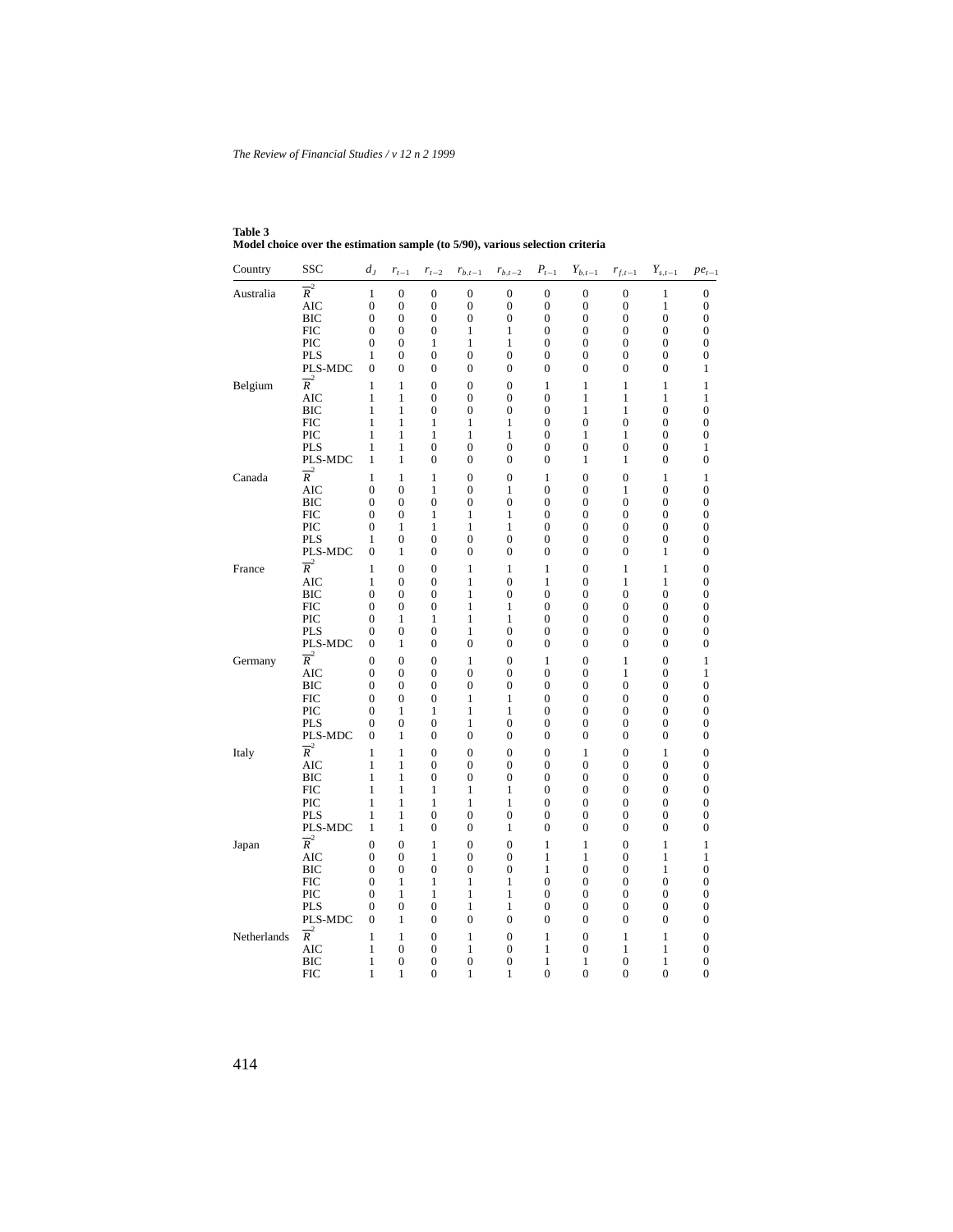*Implementing Statistical Criteria to Select Return Forecasting Models*

# **Table 3 (continued)**

| Country     | <b>SSC</b>        | $d_J$               | $r_{t-1}$                      | $r_{t-2}$                      | $r_{b,t-1}$                    | $r_{b,t-2}$                    | $P_{t-1}$                        | $\mathcal{Y}_{b,t-1}$            | $r_{f,t-1}$                    | $Y_{s,t-1}$       | $pe_{t-1}$       |
|-------------|-------------------|---------------------|--------------------------------|--------------------------------|--------------------------------|--------------------------------|----------------------------------|----------------------------------|--------------------------------|-------------------|------------------|
| Netherlands | PIC               | $\mathbf{1}$        | $\mathbf{1}$                   | $\mathbf{1}$                   | $\mathbf{1}$                   | $\mathbf{1}$                   | $\overline{0}$                   | $\overline{0}$                   | $\overline{0}$                 | $\overline{0}$    | $\boldsymbol{0}$ |
| cont'd.     | <b>PLS</b>        | 1                   | $\boldsymbol{0}$               | $\boldsymbol{0}$               | $\boldsymbol{0}$               | $\boldsymbol{0}$               | $\boldsymbol{0}$                 | $\mathbf{1}$                     | $\boldsymbol{0}$               | 1                 | $\boldsymbol{0}$ |
|             | PLS-MDC           | $\mathbf{1}$        | $\mathbf{0}$                   | $\overline{0}$                 | $\mathbf{0}$                   | $\boldsymbol{0}$               | $\mathbf{0}$                     | $\mathbf{1}$                     | $\overline{0}$                 | $\mathbf{1}$      | $\overline{0}$   |
| Norway      | $\overline{R}^2$  | $\overline{0}$      | $\mathbf{1}$                   | $\overline{0}$                 | $\boldsymbol{0}$               | 1                              | 1                                | 1                                | 1                              | $\overline{0}$    | $\boldsymbol{0}$ |
|             | <b>AIC</b>        | $\boldsymbol{0}$    | 1                              | $\boldsymbol{0}$               | 0                              | $\boldsymbol{0}$               | 0                                | 0                                | $\boldsymbol{0}$               | $\mathbf{0}$      | 0                |
|             | BIC               | 0                   | $\overline{0}$                 | $\boldsymbol{0}$               | $\mathbf{0}$                   | $\mathbf{0}$                   | 0                                | $\mathbf{0}$                     | $\mathbf{0}$                   | 0                 | $\mathbf{0}$     |
|             | <b>FIC</b>        | $\mathbf{0}$        | 1                              | 1                              | 1                              | 1                              | $\mathbf{0}$                     | $\mathbf{0}$                     | $\mathbf{0}$                   | $\mathbf{0}$      | $\mathbf{0}$     |
|             | PIC               | 0                   | 1                              | 1                              | 1                              | 1                              | $\mathbf{0}$                     | $\mathbf{0}$                     | $\mathbf{0}$                   | 0                 | $\mathbf{0}$     |
|             | <b>PLS</b>        | 0                   | $\mathbf{0}$                   | $\mathbf{0}$                   | $\mathbf{0}$                   | 1                              | $\mathbf{0}$                     | $\mathbf{0}$                     | $\mathbf{0}$                   | 0                 | $\mathbf{0}$     |
|             | PLS-MDC           | $\mathbf{1}$        | $\mathbf{1}$                   | $\overline{0}$                 | $\mathbf{0}$                   | 1                              | $\mathbf{1}$                     | $\mathbf{1}$                     | $\overline{0}$                 | $\overline{0}$    | $\overline{0}$   |
| Spain       | $\overline{R}^2$  | 1                   | $\mathbf{1}$                   | $\overline{0}$                 | 0                              | $\boldsymbol{0}$               | 1                                | 0                                | 1                              | 1                 | 1                |
|             | <b>AIC</b>        | 1                   | $\mathbf{1}$                   | $\mathbf{0}$                   | $\mathbf{0}$                   | $\mathbf{0}$                   | 1                                | $\mathbf{0}$                     | 1                              | 1                 | 1                |
|             | <b>BIC</b>        | $\mathbf{0}$        | 0                              | $\mathbf{0}$                   | 0                              | $\boldsymbol{0}$               | 0                                | 0                                | $\boldsymbol{0}$               | $\mathbf{0}$      | $\boldsymbol{0}$ |
|             | <b>FIC</b>        | $\overline{0}$      | 1                              | 1                              | 1                              | 1                              | $\overline{0}$                   | $\overline{0}$                   | $\mathbf{0}$                   | 0                 | $\boldsymbol{0}$ |
|             | PIC               | $\mathbf{0}$        | 1                              | 1                              | 1                              | 1                              | 0                                | 0                                | $\mathbf{0}$                   | $\mathbf{0}$      | $\boldsymbol{0}$ |
|             | <b>PLS</b>        | 0                   | $\mathbf{0}$                   | 0                              | 0                              | $\boldsymbol{0}$               | 0                                | 0                                | 1                              | 0                 | $\boldsymbol{0}$ |
|             | PLS-MDC           | $\boldsymbol{0}$    | 0                              | $\boldsymbol{0}$               | $\boldsymbol{0}$               | $\theta$                       | $\overline{0}$                   | 0                                | 1                              | $\theta$          | $\theta$         |
| Sweden      | $\overline{R}^2$  | $\mathbf{1}$        | $\mathbf{1}$                   | $\overline{0}$                 | $\overline{0}$                 | 1                              | $\overline{0}$                   | 1                                | $\theta$                       | $\theta$          |                  |
|             | <b>AIC</b>        | $\mathbf{1}$        | $\mathbf{1}$                   | $\overline{0}$                 | $\overline{0}$                 | $\overline{0}$                 | $\overline{0}$                   | 1                                | $\theta$                       | 0                 | 1<br>$\theta$    |
|             | <b>BIC</b>        | 1                   | $\overline{0}$                 | $\overline{0}$                 | $\theta$                       | $\theta$                       | $\theta$                         | $\overline{0}$                   | $\Omega$                       | $\theta$          | 0                |
|             | <b>FIC</b>        | $\mathbf{1}$        | $\mathbf{1}$                   | $\overline{0}$                 | 1                              | 1                              | $\mathbf{0}$                     | $\mathbf{0}$                     | $\theta$                       | 0                 | 0                |
|             | PIC               | 1                   | 1                              | 1                              | 1                              | 1                              | $\mathbf{0}$                     | $\mathbf{0}$                     | $\theta$                       | $\theta$          | 0                |
|             | <b>PLS</b>        | $\mathbf{1}$        | $\mathbf{1}$                   | $\overline{0}$                 | $\mathbf{0}$                   | 1                              | $\mathbf{0}$                     | 0                                | $\theta$                       | 0                 | 0                |
|             | PLS-MDC           | $\mathbf{1}$        | $\mathbf{0}$                   | 0                              | $\mathbf{0}$                   | $\overline{0}$                 | $\mathbf{0}$                     | $\overline{0}$                   | $\theta$                       | $\overline{0}$    | 1                |
|             | $\overline{R}^2$  |                     |                                |                                |                                |                                |                                  |                                  |                                |                   |                  |
| Switzerland |                   | 1                   | $\mathbf{0}$                   | 1                              | 1                              | 1                              | 1                                | 1                                | $\boldsymbol{0}$               | 1                 | 1                |
|             | <b>AIC</b>        | 1                   | 0                              | 1                              | 0                              | $\boldsymbol{0}$               | 0                                | $\boldsymbol{0}$                 | 0                              | 1                 | 1                |
|             | <b>BIC</b>        | 0                   | 0                              | $\boldsymbol{0}$               | 0                              | $\boldsymbol{0}$               | 0                                | 0                                | $\boldsymbol{0}$               | 1                 | 1                |
|             | <b>FIC</b>        | $\boldsymbol{0}$    | $\mathbf{0}$                   | 1                              | 1                              | 1                              | $\mathbf{0}$                     | $\mathbf{0}$                     | $\mathbf{0}$                   | $\mathbf{0}$      | 0                |
|             | PIC<br><b>PLS</b> | 1<br>$\overline{0}$ | $\mathbf{1}$<br>$\overline{0}$ | $\mathbf{1}$<br>$\overline{0}$ | $\mathbf{1}$<br>$\overline{0}$ | 1                              | $\overline{0}$<br>$\overline{0}$ | $\overline{0}$<br>$\overline{0}$ | $\overline{0}$<br>$\mathbf{1}$ | $\mathbf{1}$      | 1                |
|             | PLS-MDC           | $\theta$            | $\overline{0}$                 | $\overline{0}$                 | $\overline{0}$                 | $\mathbf{0}$<br>$\overline{0}$ | $\overline{0}$                   | $\overline{0}$                   | $\mathbf{1}$                   | 1<br>$\mathbf{1}$ | 1<br>1           |
|             |                   |                     |                                |                                |                                |                                |                                  |                                  |                                |                   |                  |
| UK          | $\overline{R}^2$  | 1                   | $\mathbf{1}$                   | 1                              | 1                              | 1                              | 1                                | $\mathbf{0}$                     | 1                              | 1                 | 1                |
|             | <b>AIC</b>        | 1                   | 1                              | $\overline{0}$                 | $\mathbf{0}$                   | $\mathbf{0}$                   | $\mathbf{0}$                     | 1                                | $\mathbf{0}$                   | 1                 | $\mathbf{0}$     |
|             | <b>BIC</b>        | $\mathbf{1}$        | $\mathbf{0}$                   | $\mathbf{0}$                   | $\mathbf{0}$                   | $\boldsymbol{0}$               | 0                                | 1                                | $\boldsymbol{0}$               | 1                 | $\mathbf{0}$     |
|             | <b>FIC</b>        | 1                   | $\mathbf{0}$                   | 1                              | 1                              | 1                              | $\mathbf{0}$                     | $\overline{0}$                   | $\mathbf{0}$                   | 1                 | 0                |
|             | PIC               | 1                   | 1                              | 1                              | 1                              | 1                              | 0                                | 1                                | $\mathbf{0}$                   | 1                 | 0                |
|             | PLS               | 1                   | $\mathbf{0}$                   | $\boldsymbol{0}$               | $\mathbf{0}$                   | $\mathbf{0}$                   | 0                                | 0                                | $\mathbf{0}$                   | $\mathbf{0}$      | 0                |
|             | PLS-MDC           | 0                   | 1                              | 0                              | 0                              | $\boldsymbol{0}$               | 0                                | 0                                | $\boldsymbol{0}$               | 0                 | $\mathbf{0}$     |
| US          | $\overline{R}^2$  | $\mathbf{1}$        | $\overline{0}$                 | $\overline{0}$                 | 1                              | $\boldsymbol{0}$               | 1                                | 0                                | 1                              | 1                 | 1                |
|             | <b>AIC</b>        | $\overline{0}$      | $\overline{0}$                 | $\overline{0}$                 | 1                              | $\overline{0}$                 | 1                                | $\overline{0}$                   | 1                              | 1                 | $\mathbf{0}$     |
|             | <b>BIC</b>        | $\overline{0}$      | $\overline{0}$                 | $\overline{0}$                 | $\overline{0}$                 | $\overline{0}$                 | 1                                | $\mathbf{0}$                     | 1                              | 1                 | $\boldsymbol{0}$ |
|             | <b>FIC</b>        | $\mathbf{0}$        | $\overline{0}$                 | $\overline{0}$                 | 1                              | 1                              | $\mathbf{0}$                     | $\mathbf{0}$                     | 1                              | 1                 | $\mathbf{0}$     |
|             | PIC               | $\overline{0}$      | 1                              | 1                              | 1                              | 1                              | $\mathbf{0}$                     | $\mathbf{0}$                     | 1                              | 1                 | $\mathbf{0}$     |
|             | <b>PLS</b>        | 0                   | $\mathbf{0}$                   | $\overline{0}$                 | 0                              | $\mathbf{0}$                   | 0                                | $\mathbf{0}$                     | 1                              | 1                 | $\boldsymbol{0}$ |
|             | PLS-MDC           | $\overline{0}$      | $\theta$                       | $\theta$                       | $\theta$                       | $\theta$                       | $\theta$                         | $\theta$                         | 1                              | 1                 | $\theta$         |

 $d_J$  denotes the January dummy;  $P_{t-1}$  is the stock price level at the end of month  $t - 1$ . "SSC" is short for statistical selection criterion. Results for the following SSC are displayed:  $R^2$  (adjusted  $R^2$ ), AIC (A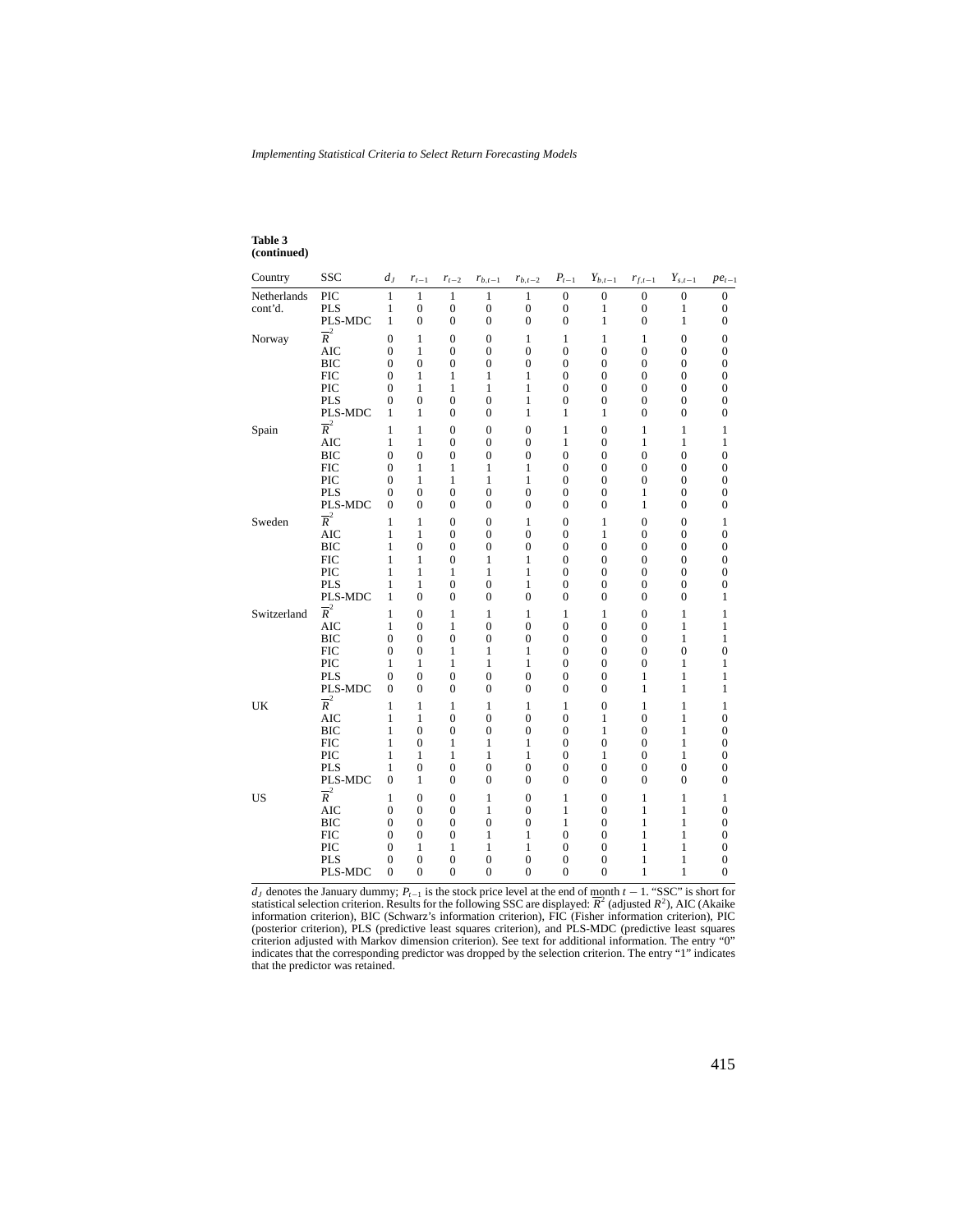retains six predictors, whereas PLS and PLS-MDC limit the forecasting model to two variables.

- Some popular predictors are only occasionally selected. For instance, in 9 of 14 cases, BIC and FIC drop the January dummy.6
- The model selection criteria often retain predictors that are suspected to be unit-root nonstationary, such as the dividend yield, the priceearnings ratio, or even the initial stock price level. Model selection criteria such as FIC, PIC, PLS, and PLS-MDC are robust to unit-root nonstationarities, so this finding should not bother us.
- For a given country, the model selection criteria agree to a certain extent on the variables to be retained as predictors. The contemporaneous yield on short-term Treasury bills, for instance, is dropped by *all* selection criteria in 4 of 14 cases. It is retained by all selection criteria only for the United States.
- FIC and PIC almost universally select lagged bond and stock excess returns. These are often chosen in pairs, so that FIC and PIC effectively construct the moving average predictors that have been popular in professional circles lately.
- BIC decides against predictability in five cases (Australia, Canada, Germany, Norway, and Spain). This means that all predictors are dropped (only the intercept is retained in the prediction model).
- PLS almost invariably picks a small model when compared to other criteria, except BIC. PLS-MDC adjusts the choice by changing and/or adding predictors.

Overall, however, the predictability that remains after the application of formal selection criteria confirms the evidence of predictability in earlier studies. In other words, *the predictability that was uncovered in previous work is clearly not caused by overfitting*.

Notice that this verdict is uniform across selection criteria. Since each selection criterion starts from a different decision-theoretic framework, it is comforting to observe such an agreement. In other words, our conclusion is not based on the application of a specific, haphazardly chosen criterion.

## **4.2 External Validation**

Formal model selection criteria try to determine the model with the best external validity. To verify whether they indeed pick models with external validity in the context of stock market returns, we tested for out-of-sample forecasting power by projecting the excess returns in our testing sample (6/90–5/95) onto the forecasts from each "optimal" model.

<sup>&</sup>lt;sup>6</sup> It is well known that the January effect is less pronounced for large stock. As the excess stock return used in this article refers to a subset of large and liquid companies, it should not be too surprising that the January effect often fails to emerge.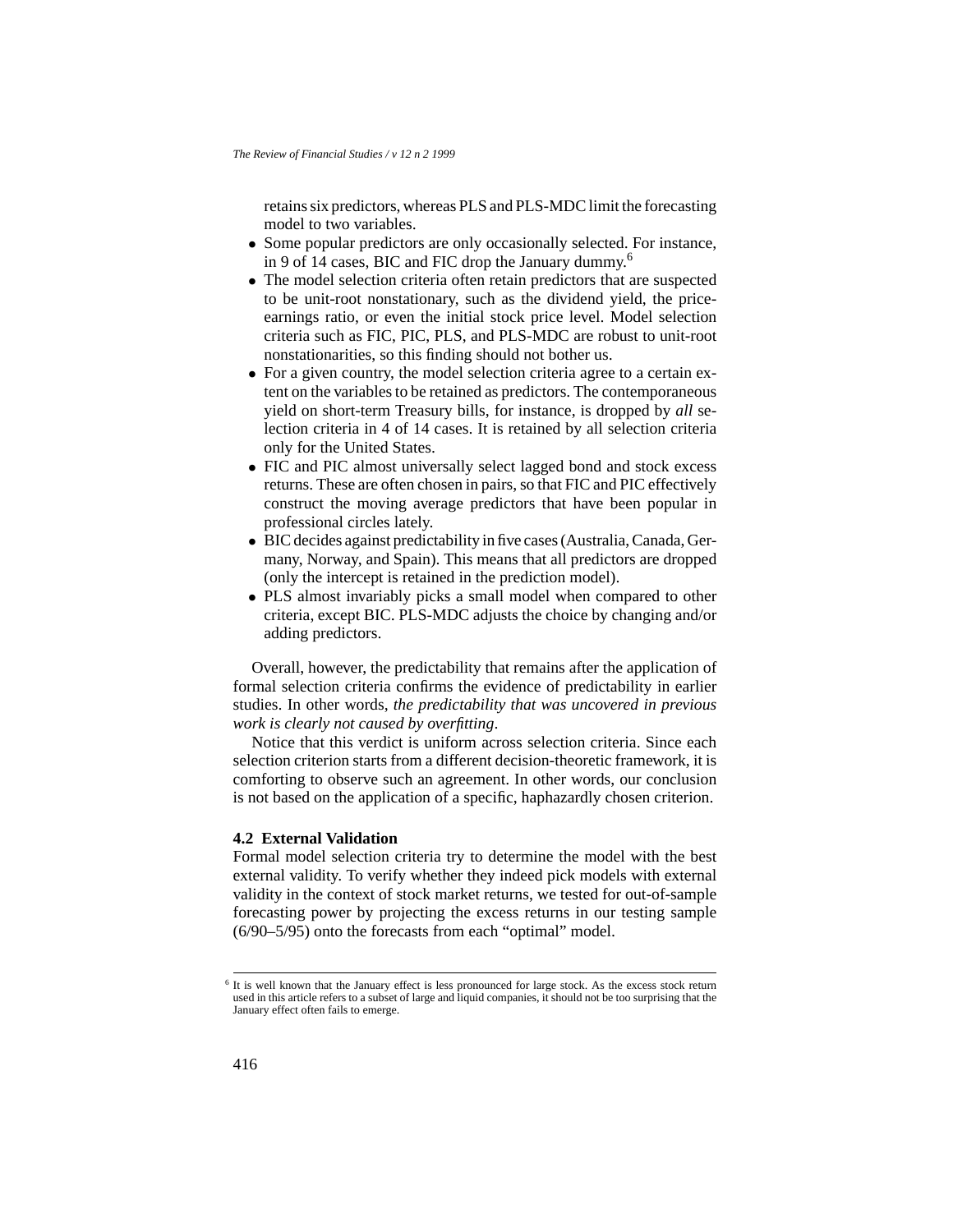Table 4 displays the results. Exploiting the information in the cross section of stock returns, we used SUR regression to improve the estimate of the *t*-ratios. For comparison, other popular out-of-sample statistics [the adjusted  $R<sup>2</sup>$  and root mean square prediction error of the out-of-sample regressions, that is, of Equation (3)] are provided as well. In order to put the root mean square prediction error of the out-of-sample regressions [see Equation (3)] into perspective, we also report the root mean square excess stock return over the estimation and testing samples (in brackets).

Table 4 generates the following initial reactions about out-of-sample predictability.

- For models based on the adjusted  $R^2$ , an enormous disparity emerges between in-sample and out-of-sample adjusted  $R^2$ . For the U.S. stock market, for instance, the in-sample adjusted  $R^2$  is 8.3%. It drops to 0.5% out of sample.<sup>7</sup>
- The in-sample adjusted  $R^2$ s of models selected on the basis of BIC, FIC, PIC, PLS, and PLS-MDC are a somewhat more reliable indicator of the out-of-sample goodness-of-fit. For FIC and PIC, for instance, the out-of-sample adjusted  $R^2$  is at least as high as the in-sample adjusted  $R^2$  in 6 of 14 cases.<sup>8</sup>
- A comparison of the out-of-sample root mean square prediction error and the root mean square excess return reveals an across-the-board dismal performance of the models selected by the formal criteria. As a matter of fact, the decision by BIC not to include predictors at all in many cases is corroborated by this finding.
- Our model selection criterion, PLS-MDC, overfits as much as FIC or PIC.

All this indicates poor out-of-sample predictability. A formal test of external validity of the retained models, however, can be obtained from the *t*-ratios in Table 4. Except for Japan, we find that none of the *t*-ratios of the slope coefficient in the SUR regression of out-of-sample outcomes onto predictions are significant!9 Consequently, *we fail to find that models chosen on the basis of formal selection criteria have any external validity*.

Table 5 summarizes the tests by reporting *F*-tests of the *joint*significance of the slope coefficients in an SUR regression of out-of-sample excess stock

<sup>&</sup>lt;sup>7</sup> The poor out-of-sample record in terms of  $R^2$  is actually a bit exaggerated, because the out-of-sample use of this measure supposes that the forecaster knew beforehand in what direction the selected model would be biased.

<sup>&</sup>lt;sup>8</sup> When BIC decides not to include any predictors at all, the in-sample and out-of-sample adjusted  $R^2$ s are set equal to zero.

<sup>9</sup> When running simple OLS (as opposed to SUR), the *t*-statistics are significant (at the 5% level) only for four stock markets: France (BIC, FIC, PIC, and PLS), Japan (BIC), The Netherlands (BIC, PLS, and PLS-MDC), and the United Kingdom (AIC and PIC).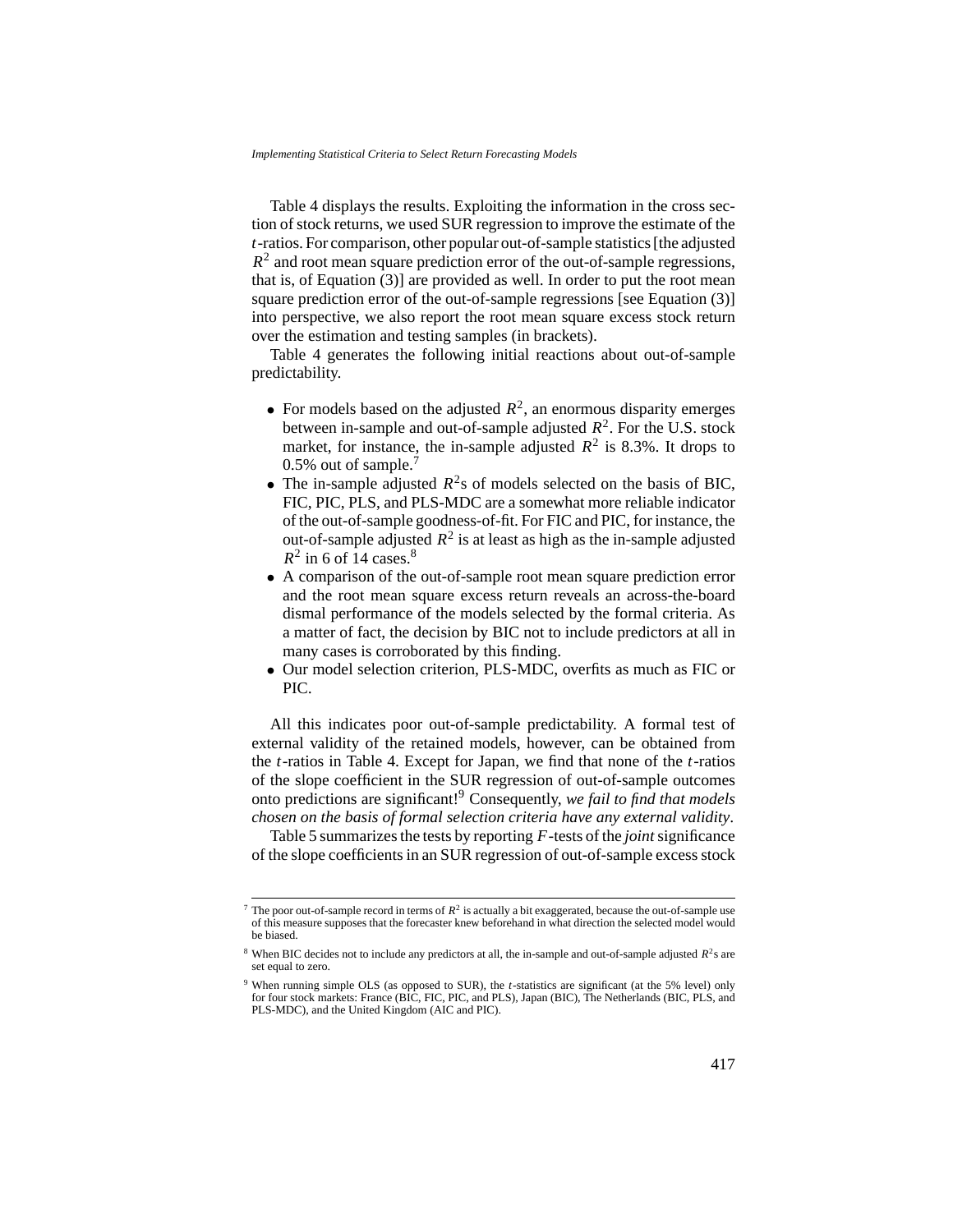| Country   | SSC              |                 | $\overline{R}^2$ | $\boldsymbol{t}$   |                | <b>RMS</b>   |  |  |
|-----------|------------------|-----------------|------------------|--------------------|----------------|--------------|--|--|
|           |                  | In              | Out              | Out                | In             | Out          |  |  |
| Australia |                  |                 |                  |                    | (7.29)         | (4.40)       |  |  |
|           | $\overline{R}^2$ | .019            | .001             | $-0.08$            | 7.18           | 4.50         |  |  |
|           | <b>AIC</b>       | .017            | .000             | 0.39               | 7.20           | 4.45         |  |  |
|           | <b>BIC</b>       |                 |                  |                    | 7.29           | 4.40         |  |  |
|           | FIC              | $-.005$         | .017             | $-1.36$            | 7.27           | 4.43         |  |  |
|           | PIC              | $-.005$         | .018             | $-1.91$            | 7.25           | 4.44         |  |  |
|           | <b>PLS</b>       | .003            | .001             | $-0.66$            | 7.40           | 4.41         |  |  |
|           | PLS-MDC          | .003            | .016             | 1.44               | 7.40           | 4.39         |  |  |
| Belgium   |                  |                 |                  |                    | (4.87)         | (4.28)       |  |  |
|           | $\overline{R}^2$ | .107            | .005             | 0.35               | 4.53           | 4.51         |  |  |
|           | <b>AIC</b>       | .106            | .006             | 0.27               | 4.54           | 4.49         |  |  |
|           | <b>BIC</b>       | .089            | .000             | 0.53               | 4.60           | 4.70         |  |  |
|           | <b>FIC</b>       | .046            | .023             | 0.67               | 4.70           | 4.29         |  |  |
|           | PIC              | .085            | .000             | 0.48               | 4.58           | 4.70         |  |  |
|           | PLS              | .070            | .011             | 0.04               | 4.82           | 4.30         |  |  |
|           | PLS-MDC          | .089            | .000             | 0.11               | 4.85           | 4.70         |  |  |
| Canada    |                  |                 |                  |                    | (5.36)         | (3.27)       |  |  |
|           | $\overline{R}^2$ | .042            |                  | $-0.20$            | 5.19           | 3.29         |  |  |
|           | <b>AIC</b>       | .041            | .004<br>.002     | 0.02               | 5.21           | 3.33         |  |  |
|           | <b>BIC</b>       |                 |                  |                    | 5.36           | 3.27         |  |  |
|           | <b>FIC</b>       | .033            | .034             | 0.08               | 5.23           | 3.37         |  |  |
|           |                  |                 |                  |                    |                |              |  |  |
|           | PIC<br>PLS       | .029            | .034             | 0.11               | 5.23<br>5.47   | 3.37<br>3.27 |  |  |
|           |                  | .002<br>$-.001$ | .000             | $-0.79$<br>$-0.88$ |                | 3.30         |  |  |
| France    | PLS-MDC          |                 | .032             |                    | 5.51<br>(6.42) |              |  |  |
|           | $\overline{R}^2$ |                 |                  |                    |                | (5.41)       |  |  |
|           |                  | .047            | .013             | $-1.35$            | 6.17           | 5.55         |  |  |
|           | <b>AIC</b>       | .047            | .011             | $-1.54$            | 6.19           | 5.53         |  |  |
|           | <b>BIC</b>       | .024            | .058             | $-0.52$            | 6.32           | 5.27         |  |  |
|           | FIC              | .022            | .058             | $-0.18$            | 6.31           | 5.26         |  |  |
|           | PIC              | .016            | .072             | 0.44               | 6.38           | 5.22         |  |  |
|           | <b>PLS</b>       | .024            | .058             | $-0.46$            | 6.49           | 5.27         |  |  |
|           | PLS-MDC          | .004            | .005             | $-0.82$            | 6.51           | 5.39         |  |  |
| Germany   |                  |                 |                  |                    | (5.13)         | (5.65)       |  |  |
|           | $\overline{R}^2$ | .015            | .000             | $-1.06$            | 5.04           | 5.76         |  |  |
|           | <b>AIC</b>       | .012            | .001             | $-1.14$            | 5.07           | 5.73         |  |  |
|           | <b>BIC</b>       |                 |                  |                    | 5.13           | 5.65         |  |  |
|           | <b>FIC</b>       | .005            | .006             | $-0.38$            | 5.09           | 5.60         |  |  |
|           | PIC              | .000            | .001             | $-0.98$            | 5.08           | 5.64         |  |  |
|           | PLS              | .006            | .022             | 0.02               | 5.21           | 5.58         |  |  |
|           | PLS-MDC          | .001            | .003             | $-1.55$            | 5.26           | 5.66         |  |  |
| Italy     |                  |                 |                  |                    | (6.96)         | (7.40)       |  |  |
|           | $\overline{R}^2$ | .051            | .017             | 0.91               | 6.72           | 7.32         |  |  |
|           | <b>AIC</b>       | .049            | .022             | 0.82               | 6.75           | 7.27         |  |  |
|           | <b>BIC</b>       | .049            | .022             | 0.65               | 6.75           | 7.27         |  |  |
|           | <b>FIC</b>       | .045            | .032             | 1.31               | 6.72           | 7.23         |  |  |
|           | PIC              | .045            | .032             | 1.25               | 6.72           | 7.23         |  |  |
|           | <b>PLS</b>       | .049            | .022             | 0.83               | 7.03           | 7.27         |  |  |
|           | PLS-MDC          | .048            | .026             | 0.70               | 7.09           | 7.27         |  |  |
| Japan     |                  |                 |                  |                    | (4.59)         | (7.20)       |  |  |
|           | $\overline{R}^2$ |                 |                  |                    |                |              |  |  |
|           |                  | .124            | .018             | $-0.01$            | 4.19           | 7.26         |  |  |
|           | <b>AIC</b>       | .123            | .020             | 0.28               | 4.21           | 7.24         |  |  |
|           | <b>BIC</b>       | .083            | .062             | 1.41               | 4.35           | 7.19         |  |  |
|           | FIC              | .036            | .020             | $-2.40**$          | 4.43           | 7.51         |  |  |
|           | PIC              | .036            | .020             | $-2.37**$          | 4.43           | 7.51         |  |  |
|           | <b>PLS</b>       | .040            | .002             | $-0.81$            | 4.60           | 7.30         |  |  |
|           | PLS-MDC          | .002            | .068             | $-3.08**$          | 4.67           | 7.42         |  |  |

**Table 4 Testing-sample (6/90–5/95) performance of prediction models selected by several formal statistical criteria**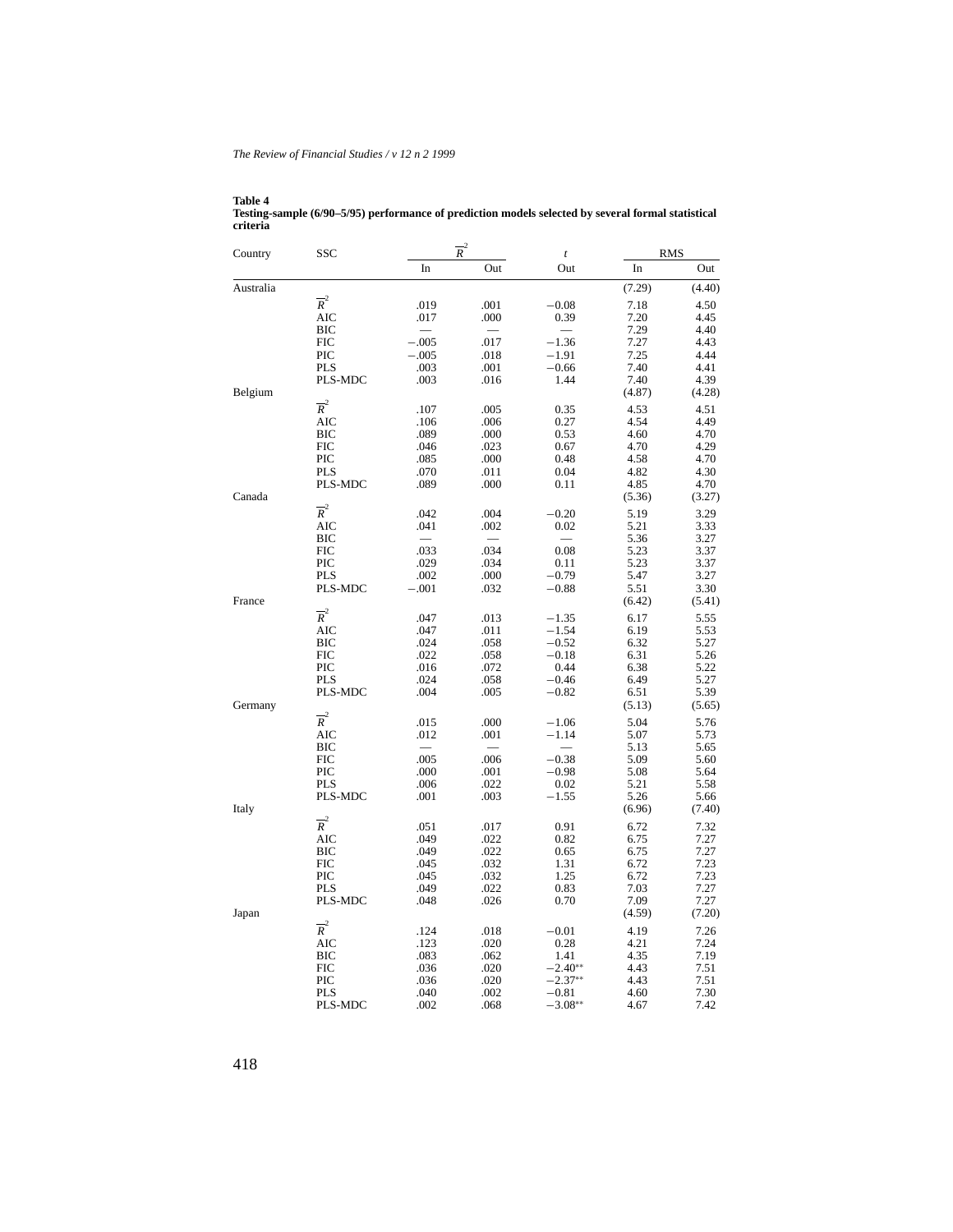### *Implementing Statistical Criteria to Select Return Forecasting Models*

**Table 4**

#### **(continued)** Country **SSC**  $\overline{R}^2$ *t* RMS In Out Out In Out Netherlands (5.12) (3.84)  $\overline{R}^2$ .097 .022 0.45 4.80 3.84 AIC .095 .021 0.32 4.82 3.84 BIC .076 .055 0.65 4.89 3.88 FIC .052 .032 1.30 4.94 3.76 PIC .048 .031 1.28 4.94 3.76 PLS .076 .055 0.66 5.11 3.88 PLS-MDC .076 .055 1.36 5.11 3.88 (8.21) (8.08) Norway (8.21) (8.08)  $R^2$ .065 .001 0.30 7.55 8.51 AIC .026 .012 0.01 7.97 8.31 BIC — —  $-$  8.21 8.08 FIC .000 .021 0.37 7.88 8.53 PIC .000 .021 0.33 7.88 8.53 PLS .001 .015 0.09 8.65 8.27 PLS-MDC .054 .002 −0.37 9.68 8.55<br>
(6.11) (6.60) Spain (6.11) (6.60)  $\overline{R}^2$ .103 .001 −0.09 5.65 8.66 AIC .103 .001 −0.07 5.65 8.66 BIC — — — 6.11 6.60 FIC .007 .008 0.26 5.99 6.60 PIC .007 .008 0.14 5.99 6.60 PLS .023 .004 −0.45 6.21 6.67 PLS .023 .004 −0.45 6.21 6.67<br>
PLS-MDC .023 .004 −0.95 6.21 6.67<br>
(5.72) (7.94) Sweden (5.72) (7.94)  $\overline{R}^2$ .048 .001 −0.26 5.51 8.11<br>.046 .013 0.23 5.55 7.88 AIC .046 .013 0.23 5.55 7.88 BIC .020 .025 1.03 5.64 7.80 FIC .026 .017 0.05 5.59 7.87 PIC .022 .016 −0.08 5.59 7.88 PLS .033 .036 0.61 5.64 7.75 PLS-MDC .019 .004 0.45 5.68 7.90<br>(4.80) (4.80) Switzerland (4.96)<br>  $\overline{R}^2$  0.63 0.01 0.17 4.71<br>
AIC 0.657 0.02 -0.49 4.77  $\overline{R}^2$ .063 .001 0.17 4.71 5.02 AIC .057 .002 −0.49 4.77 4.96 BIC .037 .000 −0.27 4.83 4.94 FIC .010 .001 −0.12 4.89 4.79 PIC .055 .000 −0.05 4.74 4.99 PLS .034 .007 −0.77 4.91 4.95 PLS-MDC .034 .007 −0.61 4.91 4.95<br>(6.72) (4.43) UK  $(6.72)$  (4.43)  $\overline{R}^2$ .100 .037 0.16 6.25 4.78 AIC .095 .048 0.00 6.33 4.51 BIC .082 .029 −0.72 6.39 4.52 FIC .073 .022 0.74 6.40 4.45 PIC .091 .056 0.80 6.31 4.46 PLS .027 .000 −1.32 6.84 4.54 PLS-MDC .004 .011 0.35 6.87 4.36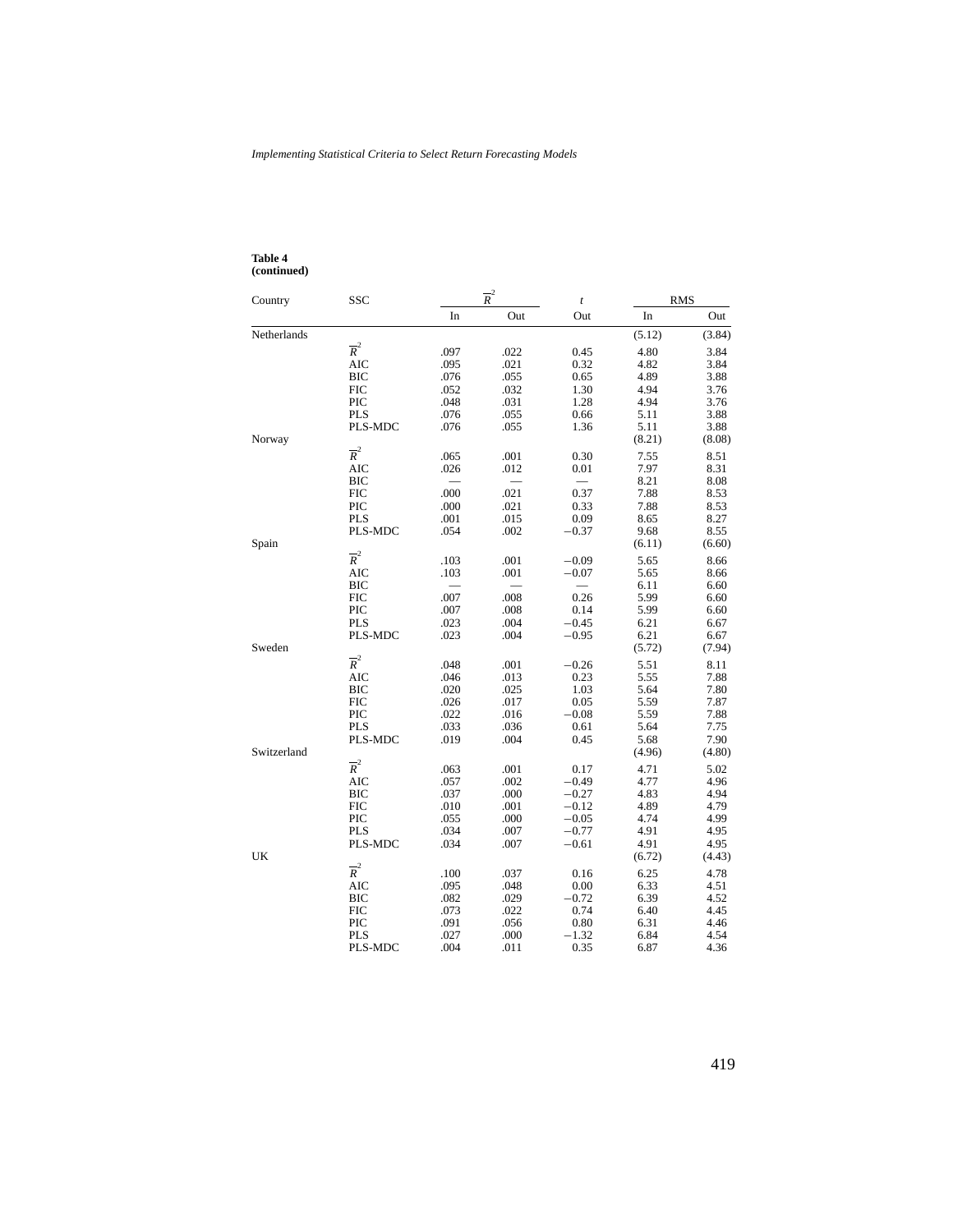#### **Table 4 (continued)**

**Table 5**

| Country | <b>SSC</b>       | $\overline{R}^2$ |      |         |        | <b>RMS</b> |
|---------|------------------|------------------|------|---------|--------|------------|
|         |                  | In               | Out  | Out     | In     | Out        |
| US      |                  |                  |      |         | (4.27) | (3.34)     |
|         | $\overline{R}^2$ | .083             | .005 | $-0.13$ | 4.06   | 3.46       |
|         | <b>AIC</b>       | .082             | .007 | $-0.24$ | 4.07   | 3.41       |
|         | <b>BIC</b>       | .077             | .003 | $-0.45$ | 4.08   | 3.45       |
|         | <b>FIC</b>       | .065             | .004 | 0.53    | 4.11   | 3.25       |
|         | <b>PIC</b>       | .063             | .024 | $-0.07$ | 4.10   | 3.28       |
|         | <b>PLS</b>       | .057             | .041 | 1.14    | 4.25   | 3.28       |
|         | PLS-MDC          | .057             | .041 | 0.90    | 4.25   | 3.28       |

"In" refers to the estimation sample (running until 5/90); "Out" refers to the testing sample (6/90–5/95).<br> $\overline{R}^2$  denotes the adjusted  $R^2$ . *t* denotes the *t*-ratio of the slope coefficient in an SUR regression of stock returns onto our predictions; RMS denotes root mean square error (×100) [in parentheses: root mean square of monthly excess returns  $(\times 100)$ ]. The out-of-sample results are based on rolling (i.e., expanding-window) regressions. "SSC" is short for statistical selection criterion. Results for the following SSC are displayed:  $R^2$  (adjusted  $R^2$ ), AIC (Akaike information criterion), BIC (Schwarz's information criterion), FIC (Fisher information criterion), PIC (posterior criterion), PLS (Predictive Least Squares Criterion), and PLS-MDC (predictive least squares criterion adjusted with Markov dimension criterion). See text for additional information. One and two asterisks denote significance at the 5% and 1% level, respectively (two-tailed).

| criteria: summary | Testing-sample (6/90–5/95) performance of prediction models selected by several formal statistical |                 |
|-------------------|----------------------------------------------------------------------------------------------------|-----------------|
| Criterion         |                                                                                                    | <i>p</i> -value |
| $-2$              | $\sim$ $\sim$                                                                                      |                 |

| Criterion        |      | $p$ -value     |  |  |
|------------------|------|----------------|--|--|
| $\overline{R}^2$ | 0.36 | .99            |  |  |
| <b>AIC</b>       | 0.42 | .97            |  |  |
| BIC              | 0.60 | .80            |  |  |
| FIC              | 0.94 | $.52$<br>$.37$ |  |  |
| <b>PIC</b>       | 1.09 |                |  |  |
| <b>PLS</b>       | 0.69 | .31            |  |  |
| PLS-MDC          | 1.65 | .06            |  |  |
|                  |      |                |  |  |

*F*-tests measure the joint significance of the slope coefficients in regressions of excess stock returns onto our predictions for all countries. They are based on SUR estimation of the slope coefficients. See Table 4 (column 5) for *t*-tests on indivual countries.

returns onto our predictions. The results corroborate the findings based on the individual *t*-ratios.

In conclusion, Tables 4 and 5 provide broad evidence against any out-ofsample forecasting power of models chosen on the basis of selection criteria that are nevertheless supposed to have corrected for overfitting. Again, the evidence is uniform across selection criteria: the conclusions are not caused by an accidental choice of a selection criterion that happens to imply the opposite.

## **5. Power**

We failed to find out-of-sample forecasting power even if the models are chosen by established selection criteria that are constructed to provide ex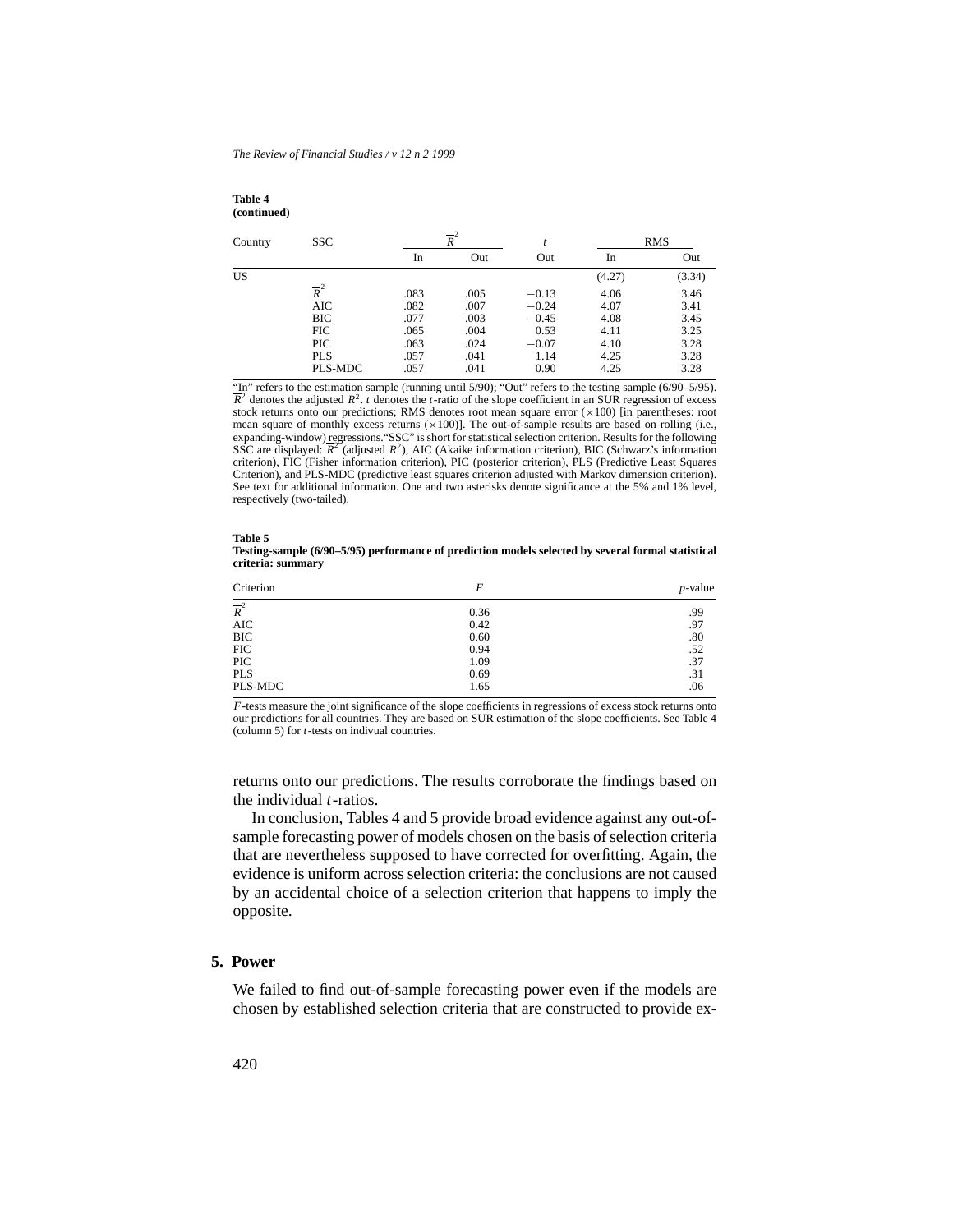ternal validity rather than maximum in-sample fit. To gauge the significance of these findings, a discussion of the power of the tests is in order.

For BIC, for instance, the out-of-sample tests reported in Tables 4 and 5 are based on nine samples of 60 observations (months) each. The *t*-tests of the slope coefficients of outcomes onto out-of-sample predictions fail to reject the null of no predictability in all nine samples. The joint *F*-test further corroborates this lack of predictability. One may wonder whether these outcomes are expected in view of the relatively low in-sample  $R^2$ generated by the retained models. What are the chances of finding nine insignificant slope coefficients in samples of 60 observations when the true  $R^2$  is 6%? This is the average  $R^2$  that BIC-based models generated across the nine markets. See Table 4. (We ignore the difference between the *adjusted*  $R^2$ , which is reported in Table 4, and the standard  $R^2$ .)

Figure 1 provides the answer. The left panel displays the power function of 5% *t*-tests on the slope coefficient in OLS projections among normally distributed variables. The solid line is based on an analytical approximation of the actual power function, and the circles represent estimates based on 500 replications of samples of size  $60<sup>10</sup>$  For an  $R<sup>2</sup>$  of 6%, the power is 0.48, indicating that there is only a one in two chance of rejecting the (false) null of no predictability.

The right panel of Figure 1 translates the power function into the probability of finding *no* rejections in a cross section of nine (independent) samples, as a function of the  $R^2$ . In other words, it provides an idea of the probability of obtaining the results that were reported in Tables 4 and 5 if there were actually predictability. The chance of obtaining no rejections of lack of predictability if in fact the true  $R^2$  is 6% is only 0.003, that is, 1 in 333. Hence we cannot attribute our findings to lack of power.

The results for the other criteria are analogous. They sometimes generate lower  $R^2$ s, but support predictability in more than nine markets. PIC, for instance, generates an average  $R^2$  of only 3.5%, yet supports predictability in each market. The probability of observing no rejections in the 14 samples of size 60 is 0.007, that is, about 1 in 140.

## **6. Conclusion**

We applied formal statistical model selection criteria to determine the best model to predict excess stock returns in an international dataset. The choice set consisted of linear models with varying numbers of predictors. This included one with only an intercept. Selection of the latter would clearly

<sup>&</sup>lt;sup>10</sup> The analytical approximation is based on suggestions advocated in Anderson (1984) for sample sizes larger than 25. See page 123 of his book. The Monte Carlo analysis is based on bivariate normal random draws with variance one. The actual value of the variances does not matter because the *t*-test is scale-free: it depends on neither the variance of the regressor nor that of the regressand, but instead on the  $R<sup>2</sup>$  only.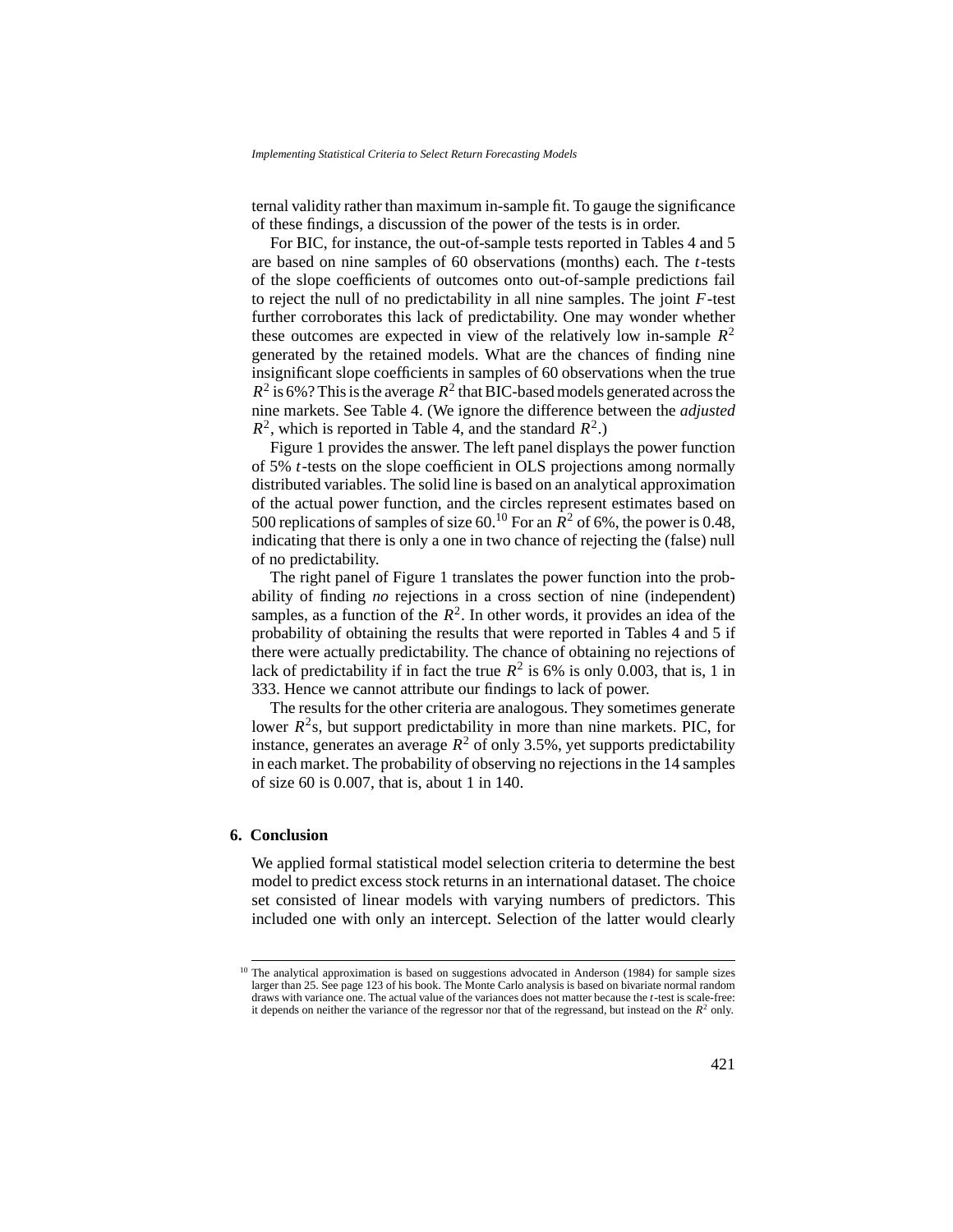



*Left panel*: Power of the 5% *t*-test of the slope coefficient of OLS projections among two normally distributed random variables, as a function of *R*2. Sample size: 60. The solid line depicts an analytical approximation based on the suggestions in Anderson (1984, p. 123). The circles are based on a Monte Carlo study with 500 replications each. *Right Panel*: Probability of observing no rejections in nine independent trials when the probability of rejection is as indicated by the power function in the left panel.

indicate strong evidence against predictability, even if all other models will always have a better in-sample fit.

We only occasionally observed cases where a selection criterion decides against predictability. Overall we find ample evidence of predictability, confirming the recent wave of evidence that stock excess returns can succesfully be predicted. In other words, such evidence does not appear to have been caused by model overfitting.

At the same time, however, we find that the out-of-sample forecasting power of retained prediction models is nil. Not a single model could be validated externally, upending the very goal of the model selection criteria we used. This clearly demonstrates model nonstationarity in excess stock returns. It is not clear why model nonstationarity would be present, however. While restrictions in the choice set (only linear forecasting models could be selected) may in part be blamed (indeed, the "true" return generating model may be nonlinear), it is surprising that no linear model generates any out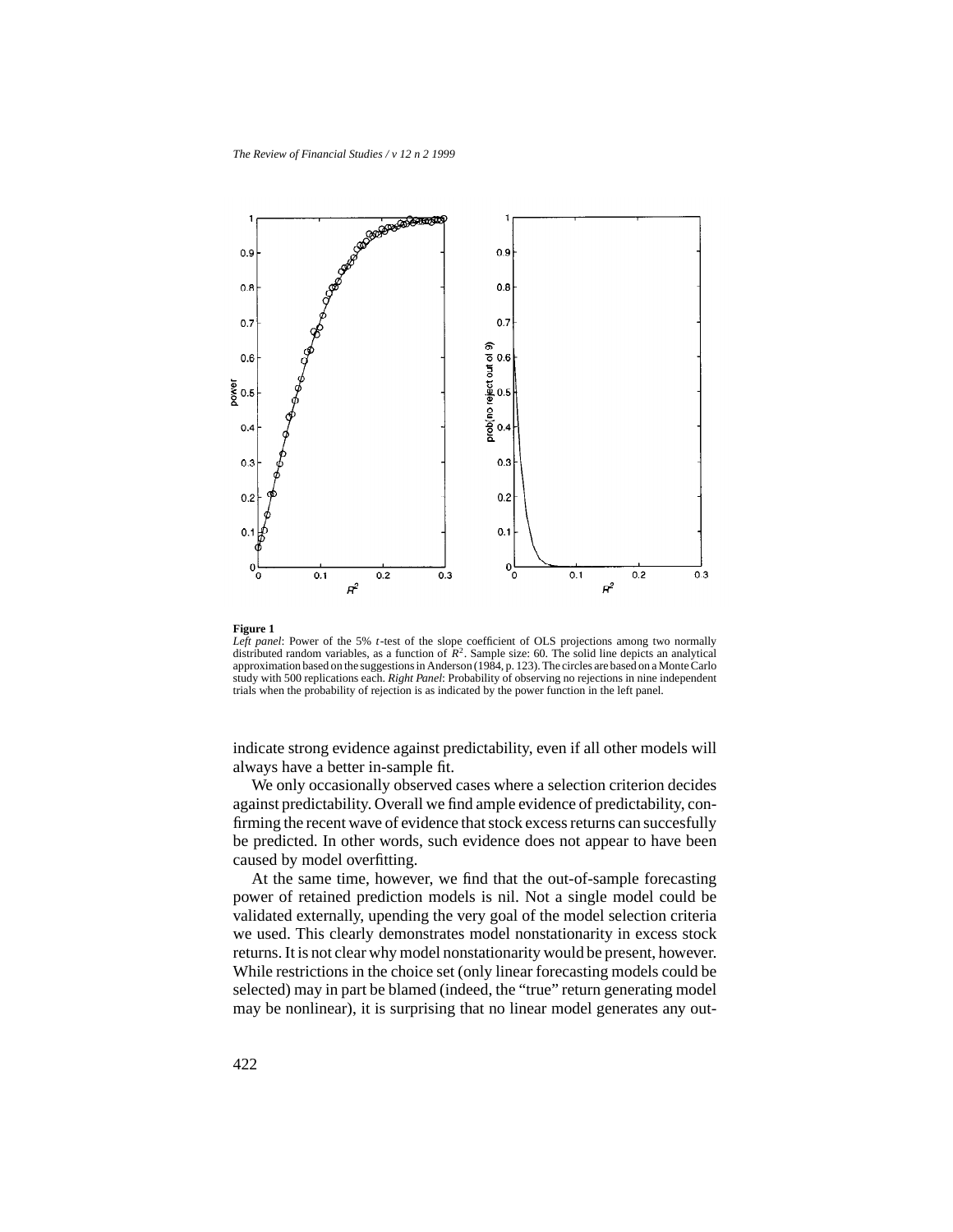of-sample forecasting power. Indeed, the models were chosen with criteria that pick only the "best!" As mentioned in the introduction, however, recent theoretical asset pricing results do suggest that our evidence may be related to learning in the marketplace.

Similar evidence appears in a preliminary report on a study of the performance of trading rules on U.S. stock and futures data [Sullivan, Timmermann, and White (1997)]. They searched for the trading rule that did best in-sample (in terms of average returns or Sharpe ratio). Using a stationary bootstrapping procedure, they confirmed that outperformance of the selected trading rule was not caused by model overfitting. Out-of-sample, however, the best trading rule did not outperform. Notice, however, that the trading rule with the best in-sample performance does not necessarily have the best external validity. In contrast, our study was designed to pick the forecasting model that would have maximum external validity. Therefore, it is all the more powerful and striking that we find that models fail out-of-sample even if they are chosen exclusively for their external promise.

## **Appendix A. Formal Model Selection Criteria**

Several model selection criteria are used to choose among *K* linear models. Equation (1) displays a typical model. The choice is based on a sample of *T* observations, the estimation sample:  $t = 1, \ldots, T$ .

The adjusted  $R^2$  criterion is well known. To define the other criteria, let

$$
X_{t,l}^{k'} = [x_{\max(0,t-l)}^k, \ldots, x_{t-1}^k],
$$

and

$$
Y'_{t,l} = [r_{\max(1,t-l+1)}, \ldots, r_t].
$$

Also,

$$
A_{t,l}^k = X_{t,l}^{k'} X_{t,l}^k.
$$

The least squares regression coefficient equals

$$
\hat{\theta}_{t,l}^k = (A_{t,l}^k)^{-1} X_{t,l}^{k'} Y_{t,l} \tag{4}
$$

(this expression is only well-defined for  $t \geq m$  and  $l \geq m$ , where *m* is such that  $A_{m,m}^k$  is invertible). Now define the sum of squared errors of model *k* in the subsample from observation  $t - l + 1$  to  $t$ , computed from the least squares estimate of the slope coefficients in the same subsample:

$$
SSE_{t,l}^{k} = (Y_{t,l} - X_{t,l}^{k} \hat{\theta}_{t,l}^{k})'(Y_{t,l} - X_{t,l}^{k} \hat{\theta}_{t,l}^{k}).
$$

This sum of squared regression errors is the workhorse of traditional information criteria.

The following information criteria can be defined in terms of *SSE<sup>k</sup> t*,*l* . First, Akaike's information criterion:

$$
AIC(k) = T \log \frac{SSE_{T,T}^k}{T} + 2p^k.
$$
 (5)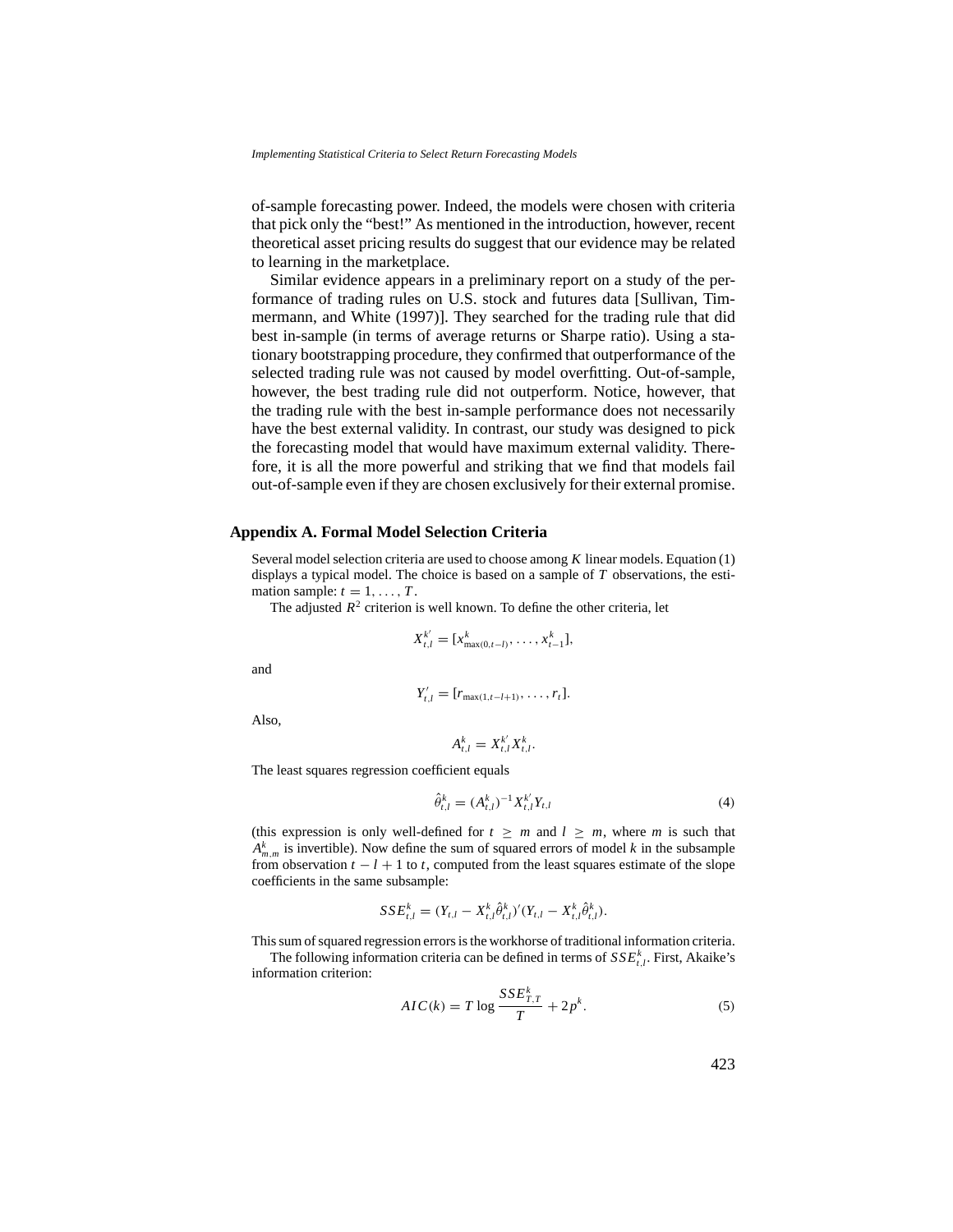*The Review of Financial Studies / v 12 n 2 1999*

Second, Schwarz's criterion:

$$
BIC(k) = T \log \frac{SSE_{T,T}^k}{T} + p^k \log T.
$$
 (6)

For FIC and PIC, define model *K* to be the largest model (i.e., the one with the largest number of regressors). This model will be used as the benchmark.

$$
FIC(k) = SSE_{T,T}^{k} \frac{T}{T - p^{k}} + \frac{SSE_{T,T}^{K}}{T - p^{K}} \log \left( \frac{|A_{T,T}^{k}|}{\frac{SSE_{T,T}^{k}}{T - p^{k}}} \right);
$$
 (7)

$$
PIC(k) = SSE_{T,T}^{K}(\frac{SSE_{T,T}^{k}}{SSE_{T,T}^{K}} - 1) + \frac{SSE_{T,T}^{K}}{T - p^{K}} \log \left( \frac{|A_{T,T}^{k}|}{\frac{SSE_{T,T}^{K}}{T - p^{K}}} \right).
$$
 (8)

In each case, the model is chosen that minimizes the criterion function.

To define the PLS and our extension, PLS-MDC, specify the average sum of squares differently:

$$
\mu_T^l(k) = \frac{1}{T-b} \sum_{t=b}^T (r_t - \hat{\theta}_{t-1,l}^{k'} x_{t-1}^k)^2,
$$

where *b* is the first integer such that  $\hat{\theta}_{b-1,b-1}^k$  is uniquely defined [see Equation (4)]. PLS then picks the model  $(k)$  that minimizes  $\mu_T^T(k)$ . Let

$$
\mathcal{K} = \{k : T = \arg\min\{\mu^l_T(k)\}\}
$$

 $[\mu_T^l(k)]$  is minimized over  $l \in \{b, b + 1, \ldots, \overline{l}, T\}$ , with  $\overline{l} < \infty$ ]. PLS-MDC picks the model that minimizes  $\mu_T^T(k)$  for *k restricted to lie in* K.<sup>11</sup> For a formal analysis, see Appendix B.

## **Appendix B. PLS-MDC**

Rolling regressions can be used to determine the dimension of the state vector in a Markov model. We will first demonstrate why, then we will explain how this generates a decision rule that can improve on the ability of PLS to pick the right prediction model.

To be as general as possible, we allow the state vector to include several lags of the variable to be predicted, as well as lags of a limited set of other conditioning variables. Also, the regression equation can be general. Specifically, it can be nonlinear, in contrast to the model in the main part of the article.

Consider a time series  $\{r_t; t = 1, 2, \ldots\}$  taking values in *R*. Posit that it is Markov relative to a state vector *x<sub>t</sub>*. This state vector may include  $r_{t-1}, \ldots, r_{t-q}$  ( $q < \infty$ ) and various lags of other conditioning variables. Let *f* denote the regression function:

$$
r_t = f(x_{t-1}) + \epsilon_t, \tag{9}
$$

<sup>&</sup>lt;sup>11</sup> The optimal model according to PLS-MDC can be determined by the following algorithm. (i) Determine  $k^*$  which minimizes  $\mu_T^T(k)$ . (ii) Check whether  $\mu_T^T(k^*) \ge \mu_T^T(k^*)$ , all *l*. If so, stop. (iii) Otherwise, chec whether  $\mu_T^l(k') \ge \mu_T^T(k')$ , where k' is the best alternative to k\*. (iv) Continue until  $\mu_T^l(k) \ge \mu_T^T(k)$ , all l.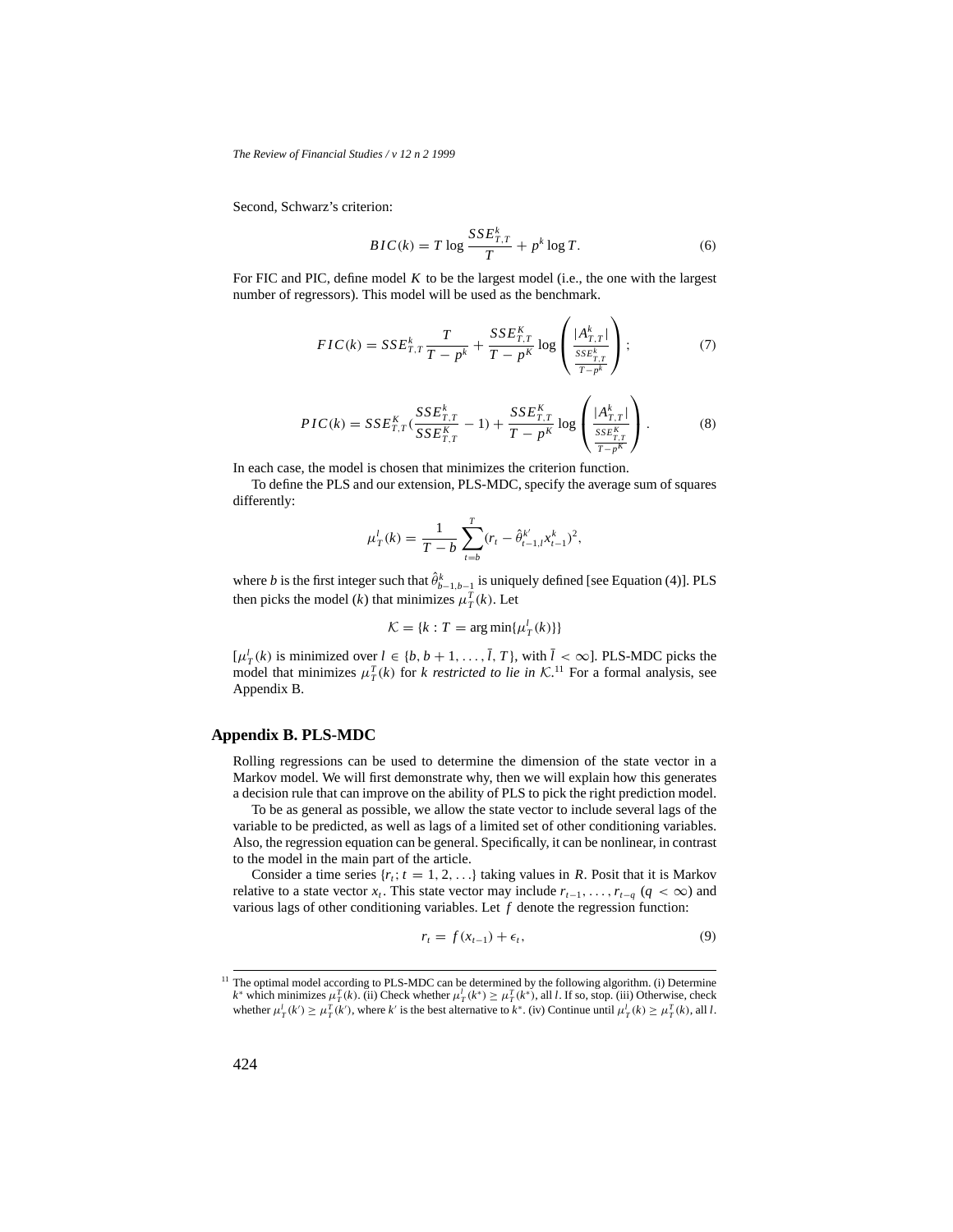where  $\epsilon_t$  satisfies:  $E[\epsilon_t | x_{t-1}] = 0$ . The Markov property implies that

$$
E[\epsilon_t | x_{t-1}, x_{t-2}, \ldots] = E[\epsilon_t | x_{t-1}] = 0.
$$

We want to construct a criterion by which to determine whether the latter is correct. In other words, we wish to develop a criterion to test whether additional lags of elements in  $x_t$  should be included in the state vector. We will focus on mean square prediction errors. This essentially means that we posit a quadratic loss function. It also justifies our focusing on the regression function only.

Construct sequences of estimates of f,  $\{f_t^l; t = m, \ldots T\}$  from subsets of past information (*T* denotes the total sample size). The integer *l* indexes the subsets. The observations  $r_t$ , ...,  $r_{\text{max}(1,t-l+1)}$  and  $x_{t-1}$ , ...,  $x_{\text{max}(0,t-l)}$  constitute subset *l* at *t*. The *ls* are chosen from a set  $\{m, m + 1, \ldots, \overline{l}, T\}$  (*m* is the minimal sample size for which the regression estimates are uniquely defined), with  $\overline{l} < \infty$ . In fact, the sequences  ${f_t}^l$ ;  $t = m, ..., T$  form rolling regressions. Generate, subsequently, one-step-ahead forecasts. Then calculate mean square prediction errors for each sequence.

Let  $\mu_T^l$  denote the mean square prediction error from the rolling regression in which all but the most recent *l* observations are thrown away. This means

$$
\mu_T^l = \frac{1}{T-m} \sum_{t=m+1}^T (r_t - f_{t-1}^l(x_{t-1}))^2.
$$

This mean square prediction error is an estimate of the out-of-sample forecasting performance of the model. Each error is computed on the basis of estimates that use only past information.

Assume the following.

*Assumption 1.*

$$
\frac{1}{T-m} \sum_{t=m+1}^{T} (r_t - f(x_{t-1}))^2 \to C
$$

*in probability (C <*  $\infty$ ).

# **Assumption 2.**  $f_T^T$  converges to  $f$  in mean square.

Assumption 1 is almost superfluous: convergence of the estimator of the regression function (Assumption 2) could hardly be obtained without convergence of the mean square regression error (Assumption 1). Notice that these assumptions put minimal restrictions on the stochastic properties of the state vector. In particular, the state vector could be unit-root nonstationary. If the regression function  $f$  is linear, we essentially require *rt* and *xt*<sup>−</sup><sup>1</sup> to be cointegrated. Assumption 1 would immediately follow from finiteness of the second moment of the regression error. Assumption 2 would hold for the ordinary least squares estimator of *f* . Our criterion shares this generality (applicability to unit-root nonstationary processes) with the FIC and PIC criterion [see Wei (1992) and Phillips and Ploberger (1996)].

It is also important to emphasize that Assumptions 1 and 2 survive in many situations where the regression error is heteroskedastic. In this respect, our criterion contrasts with the FIC and PIC criterion, which were developed under particular regression error models.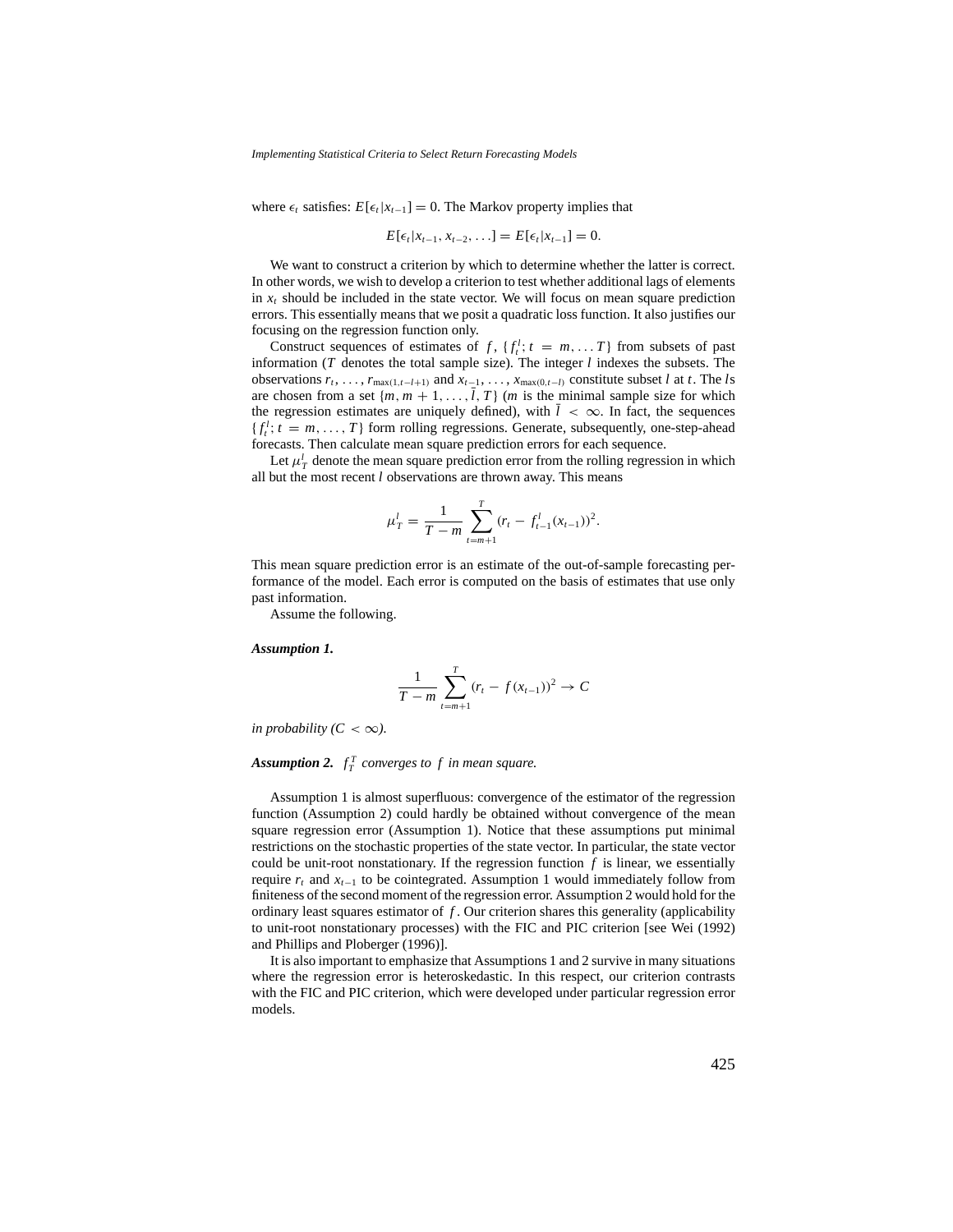In order to understand our model selection criterion, we first prove the following theorem. It states that  $\mu_T^l$  is minimized, asymptotically, for  $l = T$ .

*Theorem 1. Let*  $l \in \{m, m+1, \ldots, \overline{l}\}$ *, where*  $\overline{l} < \infty$ *. Then, under Assumptions 1 and 2, for all l:*

$$
\lim_{T \to \infty} P\{\mu_T^l - \mu_T^T > 0\} = 1.
$$

*(P is the probability measure that defines the probability space in which the processes*  $x_t$  *and*  $r_t$  *live.*)

*Proof.*

$$
\mu_T^l = \frac{1}{T - m} \sum_{t=m+1}^T (r_t - f_{t-1}^l (x_{t-1}))^2
$$
  
= 
$$
\frac{1}{T - m} \sum_{t=m+1}^T (r_t - f(x_{t-1}))^2 + \frac{1}{T - m} \sum_{t=m+1}^T (f_{t-1}^l (x_{t-1}) - f(x_{t-1}))^2
$$
  

$$
-2 \frac{1}{T - m} \sum_{t=m+1}^T (r_t - f(x_{t-1})) (f_{t-1}^l (x_{t-1}) - f(x_{t-1})).
$$

Hence,

$$
\mu_{T}^{l} - \mu_{T}^{T} = \frac{1}{T - m} \sum_{t=m+1}^{T} (f_{t-1}^{l}(x_{t-1}) - f(x_{t-1}))^{2}
$$
  

$$
- \frac{1}{T - m} \sum_{t=m+1}^{T} (f_{t-1}^{T}(x_{t-1}) - f(x_{t-1}))^{2}
$$
  

$$
- 2 \frac{1}{T - m} \sum_{t=m+1}^{T} (r_{t} - f(x_{t-1})) (f_{t-1}^{l}(x_{t-1}) - f(x_{t-1}))
$$
  

$$
+ 2 \frac{1}{T - m} \sum_{t=m+1}^{T} (r_{t} - f(x_{t-1})) (f_{t-1}^{T}(x_{t-1}) - f(x_{t-1})). \tag{10}
$$

Because of the Markov nature of the time series and Assumption 1, the third term will converge to zero in probability. Assumption 2 and Cesàro summability implies that the second and fourth terms converge to zero in probability as well. Finally, the probability that the first term is strictly positive is nonzero if  $l \leq \overline{l} < \infty$ . П

The crucial part of the proof of Theorem 1 occurs in the third term of Equation (10):

$$
-2\frac{1}{T-m}\sum_{t=m+1}^{T}(r_{t}-f(x_{t-1}))(f_{t-1}^{l}(x_{t-1})-f(x_{t-1})).
$$
\n(11)

This expression is the average cross-product between the regression error  $(\epsilon_t)$  and the error in estimating the regression function. Since  $f(x_{t-1})$  depends on  $x_{t-1}$ , and  $f_{t-1}^l(x_{t-1})$ depends on  $r_{t-1}, \ldots, r_{\max(1, t-l)}$  and  $x_{t-2}, \ldots, x_{\max(0, t-l-1)}$ , the error in estimating the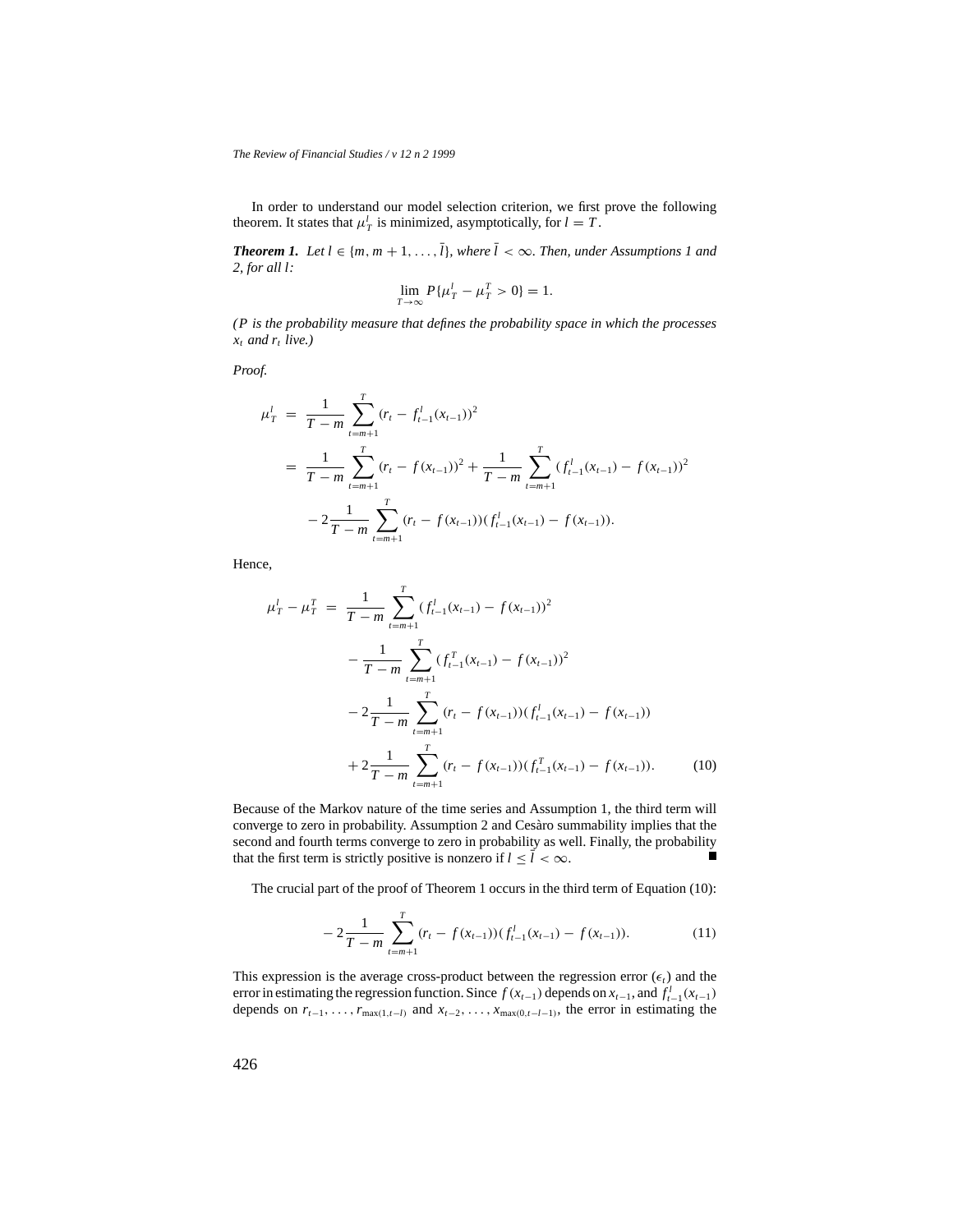regression function,  $f_{t-1}^l(x_{t-1}) - f(x_{t-1})$ , is a function *only* of past information. Because of the Markov assumption, the regression error is orthogonal to past information. Hence Equation (11), which is an estimate of the cross-moment between the regression error and a particular function of past information, converges to zero.

This discussion should reveal an important fact: the correctness of Theorem 1 depends crucially on the Markov assumption. In other words, it hinges on our including the correct number of lags of  $r<sub>t</sub>$  and the right additional conditioning variables in the state vector. If our process is Markov only after including *additional* lags of elements in the state vector and/or of  $r_t$ , the regression error  $\epsilon_t$  will not be orthogonal to past information. Since the estimation error  $[f_{t-1}^l(x_{t-1}) - f(x_{t-1})]$  is a function of  $r_{t-1}, \ldots, r_{\max(1, t-l)}$ and  $x_{t-2}, \ldots, x_{\text{max}(1, t-l-1)}$ , its cross-moment with the regression error will be nonzero. Because  $l < \infty$ , the estimation error will *not* disappear asymptotically. Since the expression in Equation (11) is the sample version of this cross-moment, it will be nonzero for large *T*, and, provided the cross-moment is large enough,  $\mu_T^l - \mu_T^T \leq 0$ . Consequently the falseness of the Markov assumption may be revealed in large samples by inspection of the mean square prediction error of rolling regressions based on subsamples of past observations.

We immediately obtain a selection criterion. We shall call it the Markov dimension criterion (MDC), because it is designed to determine the appropriate dimension of the state vector.

*MDC*. *Accept the hypothesis that*  $\{r_t; t = 1, 2, ...\}$  *is Markov relative to the state vector*  ${x_{t-1}}$ ;  $t = 1, \ldots$ } *if*  $T = \arg \min\{\mu^l\}$ , *otherwise reject.* 

From the derivation of the MDC, it should be clear that it may not always reveal the falseness of  $x_{t-1}$  as the state vector, whereas it will always uncover the correctness of such a model (though only asymptotically). When the correlation between the regression error and information beyond lag 1 is too weak, the sample cross-moment between the regression error and estimation error [Equation (11)] may not be able to offset the size of the estimation error [the first term in Equation (10)]. If so, the mean square prediction error remains minimized at  $l = T$ , and the MDC would fail to reject.

How does MDC help PLS in determining the right prediction model? As mentioned in the text, PLS tends to pick prediction vectors  $(x_{t-1})$  that are too small. In each application, MDC can check whether this is indeed so, starting from the optimal prediction vector according to PLS, and adding predictors if required by the MDC decision rule. The resulting model selection criterion is referred to as PLS-MDC.

Further discussion of PLS-MDC can be found in Bossaerts and Hillion (1993).

### **Appendix C. Data Sources**

Stock index: S&P500 (USA; Reuters); MSCI (others; Morgan Stanley).

- Bond index: Lehman Brothers long T-bond (USA); Reuters (Australia, Belgium, Canada, France, Germany, Netherlands, Norway); MSCI (Denmark, Italy, Japan, Spain, Switzerland, UK).
- Three-month cash yield: T-bill (USA; *Wall Street Journal*); Reuters (Australia, Belgium, Canada, Denmark, France, Germany, Japan, Netherlands, Norway, Switzerland); *The Economist* (Italy, Spain, UK).
- Stock dividend yield: MSCI (all).

Price-earnings ratio: MSCI (all).